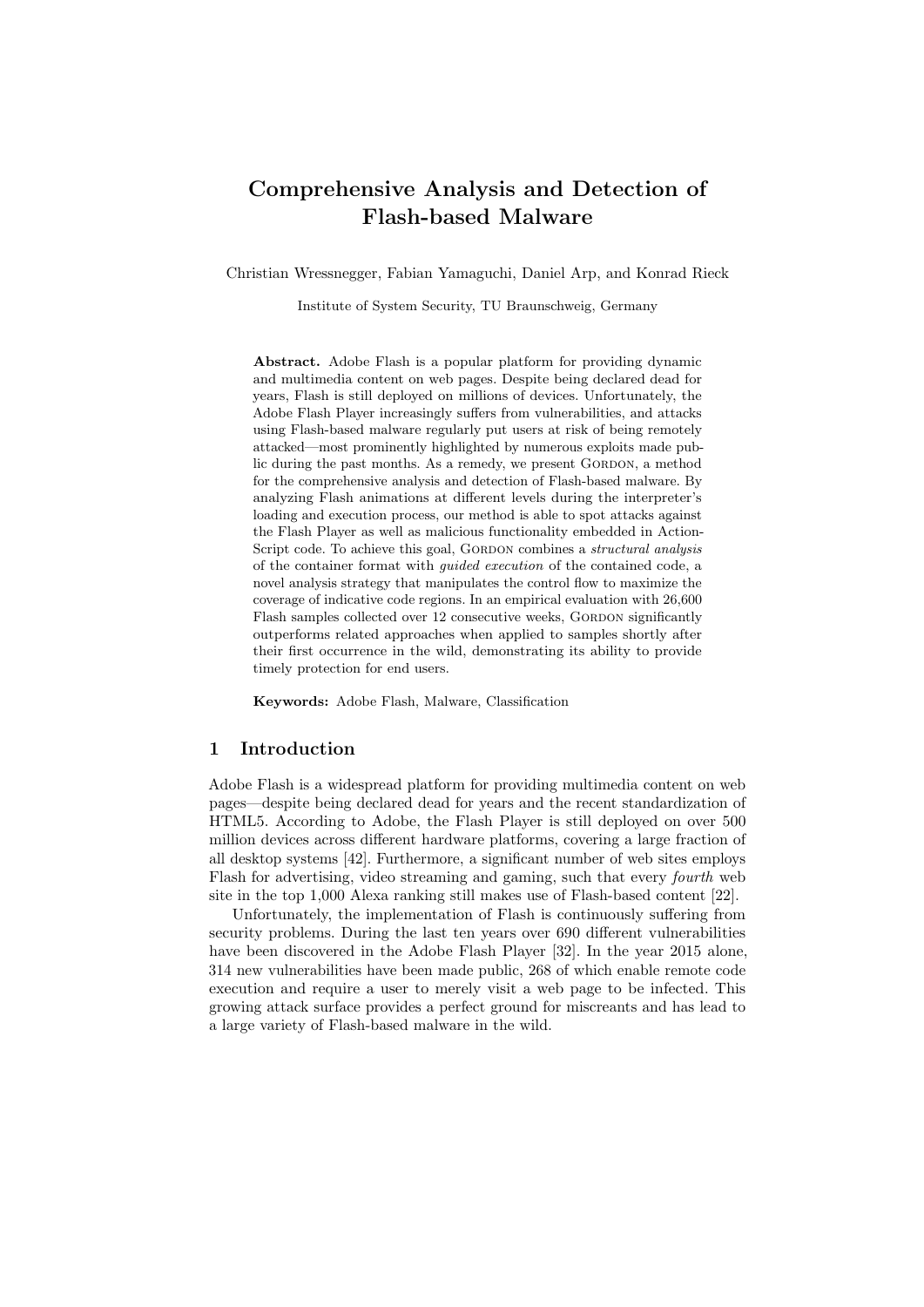Three factors render the Flash platform particularly attractive for attackers: First, the large number of vulnerabilities considerably increases the chances for compromising a wide range of systems. Second, the ability to execute ActionScript code as part of an attack allows to probe the target environment and carry out sophisticated exploit strategies. Finally, the Flash platform provides several means for obstructing the analysis of attacks—most notably the capability to execute downloaded or dynamically assembled code. As a result of such obfuscation, the analysis of Flash-based attacks is difficult and time-consuming. Often, signatures for virus scanners are only available with notable delay such that end users remain unprotected for a considerable period of time.

In this paper, we present GORDON, a method for the automatic analysis and detection of Flash-based malware. Our method combines a structural analysis of the Flash container format with guided execution of ActionScript code, a lightweight and pragmatic form of multi-path exploration. While related approaches orient analysis to normal execution  $[27, 44, 48]$  or external triggers  $[6, 14, 30]$ , GORDON actively guides the analyzer towards interesting code regions to maximize the coverage thereof. This equips us with a comprehensive view on a sample, including downloaded and dynamically assembled code. By additionally inspecting the container format, we are able to construct a detection method capable of spotting malicious ActionScript code as well as exploits targeting the Flash Player directly.

To cope with the large diversity of Flash files in practice, GORDON implements support for all versions of Flash animations, including all versions of ActionScript code. To the best of our knowledge, we are the first to provide a generic method for the analysis and detection of Flash-based malware that enables a comprehensive view on the behavior and structure of a Flash animation across all versions. The efficacy of GORDON in practice is demonstrated in an evaluation with 26,600 Flash samples collected over a time of 12 consecutive weeks. GORDON detects 90% of the malicious samples shortly after their appearance in the wild with a false-positive rate of at most 0.1%. Consequently, our method provides an excellent starting point for fending off Flash-based malware more efficiently.

In summary we make the following contributions:

- Guided code-execution. We propose a lightweight and pragmatic approach for exploring ActionScript code in Flash-based malware that guides analysis towards large or otherwise characteristic code regions automatically.
- Comprehensive analysis of Flash. With the combination of a structural analysis of Flash containers and a guided execution of embedded code we provide a fine-grained view on samples across all versions of ActionScript code and Flash.
- Effective detection of Flash-based attacks. Based on this analysis, we develop a detection method that accurately identifies Flash-based exploits and malware shortly after their occurrence, providing a good starting point to bootstrap signature-based approaches.

The rest of the paper is structured as follows: In Section 2 we introduce GORDON, our method for the analysis and detection of Flash-based malware, followed by a detailed description of the employed structural analysis in Section 3,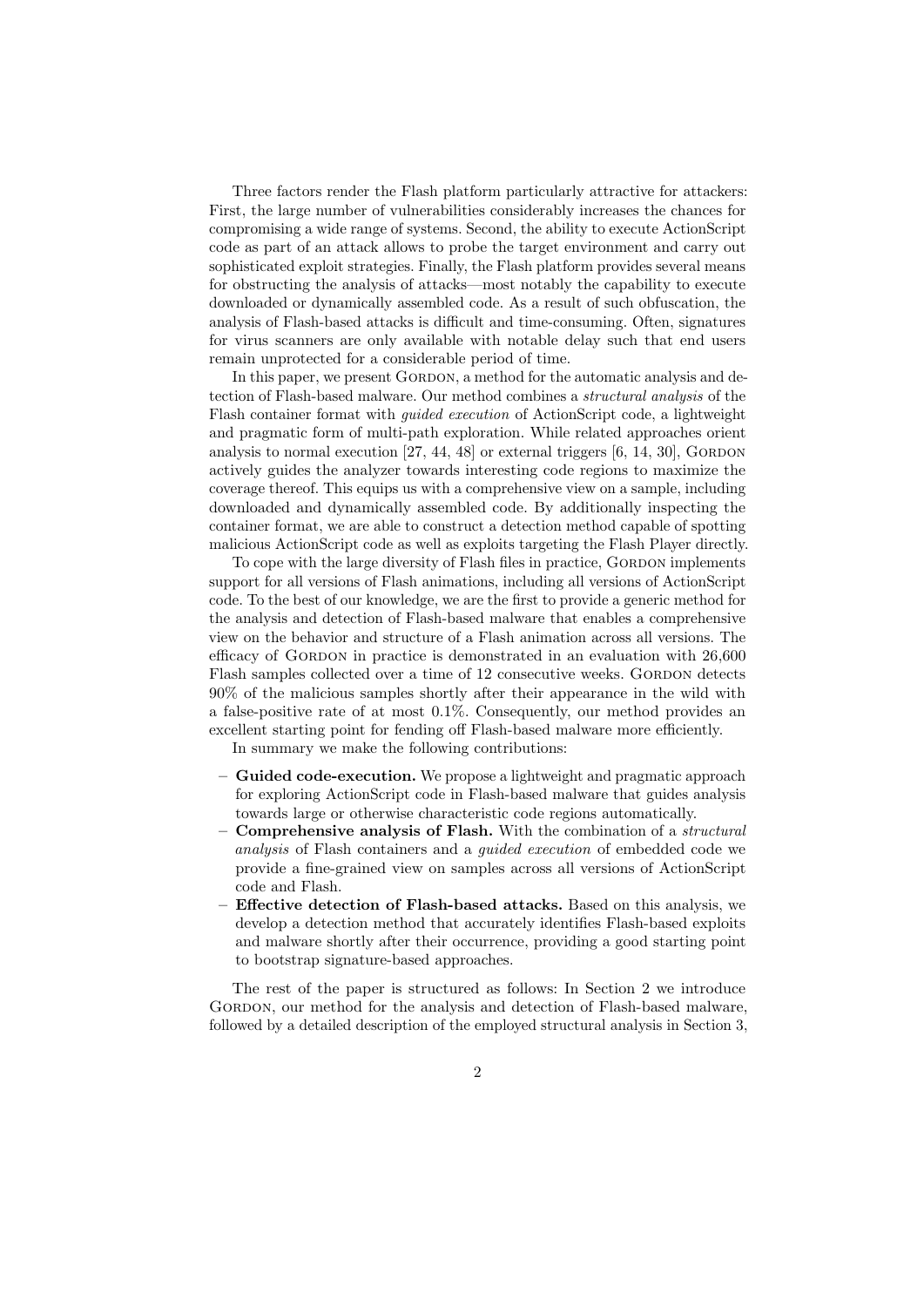our guided code-execution in Section 4 and Gordon's detector in Section 5. Our evaluation is presented in Section 6. We discuss limitations and related work in Section 7 and Section 8, respectively. Section 9 concludes the paper.



Fig. 1. Schematic depiction of the analysis and detection process of GORDON with a Flash-based malware as input, the two-step analysis of the profiler and the classification of our method's detector as output.

# 2 System Overview

The diverse nature of attacks based on Flash requires an analysis method to inspect these animations on different levels. To this end, we implement our method GORDON by integrating it into different processing stages of two Flash interpreters, thereby blending into existing loading and execution processes. This allows us to make use of data generated directly during execution, such as dynamically constructed code or downloaded files. We achieve this analysis using the following two-step procedure (see Figure 1): First, we instrument the processing unit of the Flash interpreter in order to profile a malware's structure as well as the execution of contained code. Second, we combine these profiles into a common representation to power a classifier based on machine learning techniques, that allows to effectively discriminate malicious from benign Flash animations.

Profiling the Malware. GORDON's profiler is implemented on the basis of two popular and mature open-source implementations of the Flash platform that are complementary with respect to the versions they support: Gnash [20] and Lightspark [34]. While Gnash provides support for Flash up to version 9, Lightspark enables processing version 9 and higher. As a result, GORDON is able to analyze all currently relevant versions and file formats of Adobe Flash animations, including all versions of ActionScript code. The profiling implemented for both interpreters features two kinds of analyses, that in turn make use of data arising during an interpreter's regular loading and execution process [1]:

- $-$  First, the profiler of GORDON inspects the hierarchical composition of the Shockwave Flash (SWF) format. This can be done during the loading phase when the interpreter parses the file for further processing (Section 3).
- Second, the control flow of embedded ActionScript code is analyzed in order to determine indicative regions. By strategically changing the control flow at branches in the code, GORDON guides execution along paths covering as much indicative regions as possible (Section 4).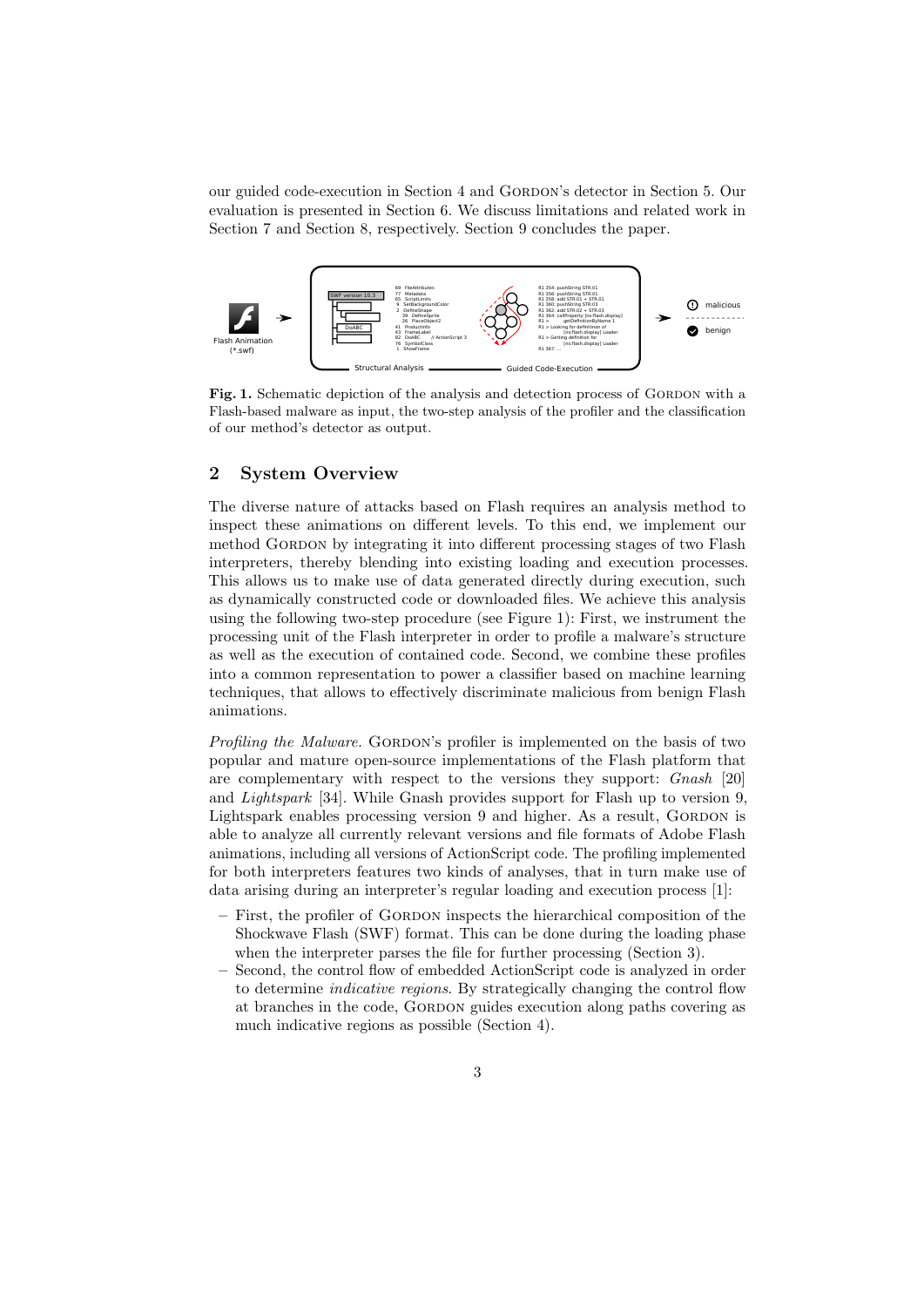Detecting Flash-based Malware. Based on the output of these different analyses, we are then able to decide whether a particular Flash animation is malicious or not. To this end we translate the structural report of a file and the execution trace of contained ActionScript code into a representation that allows to train a machine learning classifier (Section 5).

# 3 Structural Analysis

We begin our analysis by breaking down Flash animations into tags, the primary containers employed by the SWF file format [2] to store ActionScript code as well as data of various kinds, including audio, video, image and font data. Due to the large number of different types of tags Flash files expose a huge attack surface for memory corruption exploits. As a consequence, many exploits rely on very specific types and arrangements of tags to succeed, and thus, the sequence of tags alone can already serve as a strong indicator for malware.

For the structural analysis as employed by GORDON only tag identifiers and structural dependencies are of interest, contained data on the other hand is not considered. Consequently, GORDON does not need to know about the format of individual tags and hence can be applied to unknown tags, e.g., tags introduced in future versions. However, to further enhance the overall detection our method may be combined with approaches to specifically target data formats that can be included in a Flash animation's tags. Moreover, exploits often rely on corrupt or incomplete tags. To better account for these, we additionally include two specific tag identifiers that mark (a) incomplete tags, i.e. tags that are known to the interpreter, but could not be correctly parsed and (b) tags that contain additional data beyond their specified limits. The latter occurs, for instance, whenever the file contains data at the end that is not fully contained in its last tag.

As a result of this structural analysis, we obtain a sequence of container types including their nestings for each Flash file. Figure 2 shows the resulting container listing for a sample<sup>1</sup> of the LadyBoyle malware using  $CVE-2015-323$ .

```
69 FileAttributes<br>77 Metadata
      Metadata
 9 SetBackgroundColor<br>2 DefinaShana
      DefineShape
      39 DefineSprite
      26 PlaceObject2
86 DefineSceneAndFrameLabelData<br>43 FrameLabel
      43 FrameLabel
87 DefineBinaryData // Payload
87 DefineBinaryData // Payload<br>82 DoABC // ActionS
82 DoABC // ActionScript 3<br>76 SymbolClass
 <sup>6</sup> SymbolClass<br>1 ShowFrame
      ShowFrame
```
Fig. 2. Excerpt of the structural report for a LadyBoyle malware sample<sup>1</sup>.

 $^{-1}$  md5: cac794adea27aa54f2e5ac3151050845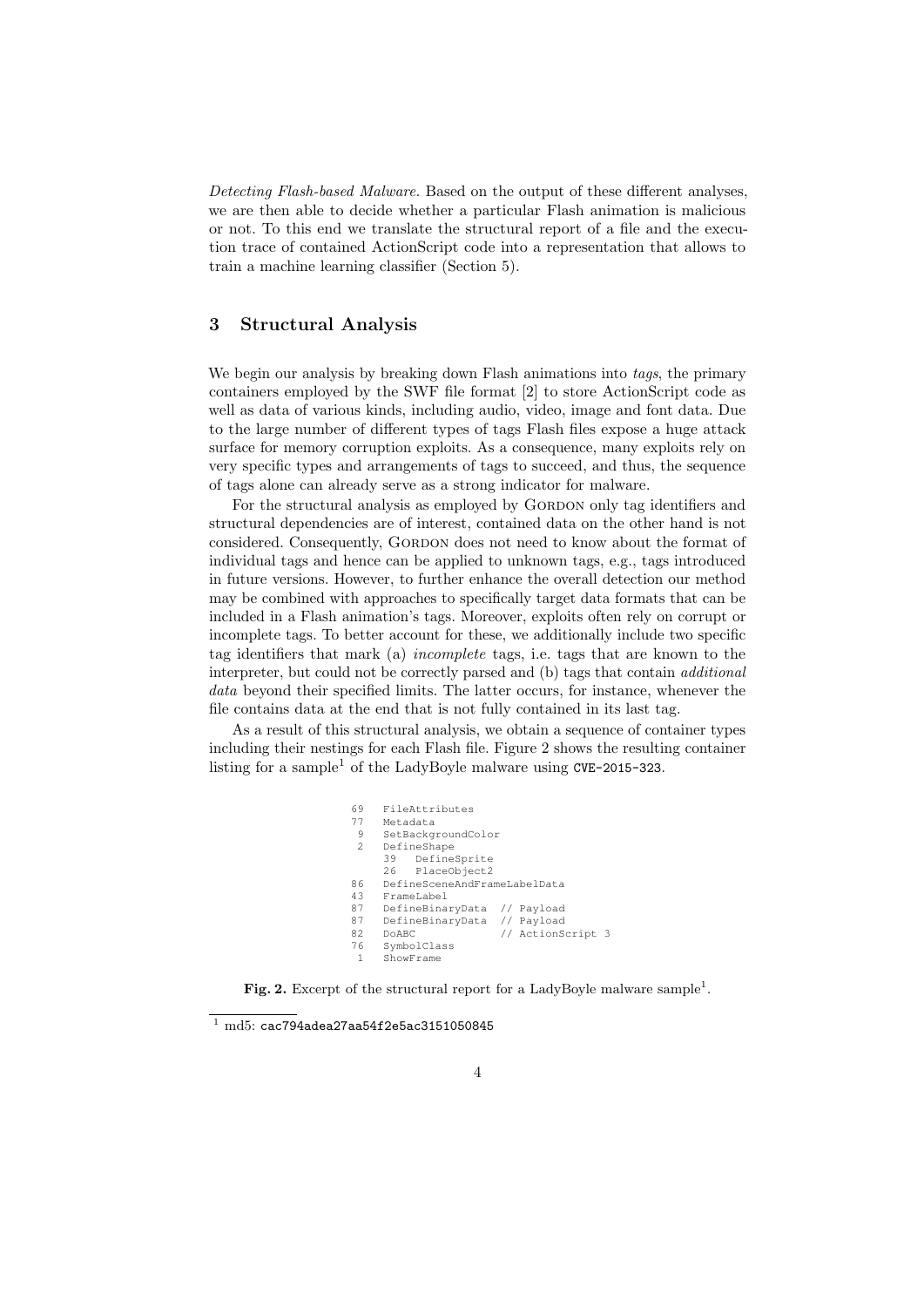In comparison to many other Flash animations, the content of this file is rather short. However, for this specific sample the presence of the DefineBinaryData and DoABC tags is crucial. The first contain the malware's payload as binary data, which in turn gets extracted by ActionScript 3 code embedded in the latter. These tags in combination comprise the malicious functionality of the sample. While in this particular case the structure alone is only an indicator for the malicious behavior, that needs to be backed up by an analysis of the embedded ActionScript code, other types of malware rely on corrupt tags that allow to distinctively distinguish these. Some containers, such as the DefineShape tag, allow to enclose an arbitrary number of other containers. We include these in the listing as children of the parent tag. Note that the DefineShape tag and its children are not present in the original sample and have been added for illustration purposes only.

For convenience, the structural report can also be represented as a sequential list of identifiers, where nested containers are indicated by brackets:

69 77 9 2 [ 39 26 ] 86 43 87 87 82 76 1

It is important to note, that this representation already encodes the complete hierarchy and relations of the tags to each other. This condensed form is particularly suitable for automated approaches that do not require a textual description of the tags. We revisit this topic when discussing the implementation of GORDON's detector in Section 5.

# 4 Guided Code-Execution

When analyzing a sample with GORDON we aim at observing as much indicative behavior of a Flash animation as possible—ideally the analysis covers all possible execution paths and corner cases. However, as extensively discussed in computer security literature in the past [e.g., 27, 30] this is not feasible due to the potentially exponential number of different paths, making it necessary to revert to approximations and heuristics in practice.

While related approaches orient analysis to normal execution [27, 44, 48] or external triggers [6, 14, 30], our method guides execution towards indicative code regions: Each branch is chosen such that the execution corresponds to the path that covers the most indicative ActionScript code not observed so far. In particular, we are interested in exploring paths containing security-related objects and functions as well as branches that contain more code than others. Figure 3 exemplarily shows the selected paths of two consecutive runs. During the first, GORDON's profiler guides execution towards the loadMovie function, which enables Flash animations using ActionScript 2 to dynamically load code in form of another SWF file. The second run then directs the interpreter along the path covering the most bytecode instructions. This strategy can hence be seen as a way to not only maximize code coverage locally (within the sample itself), but globally, including all code that is loaded dynamically.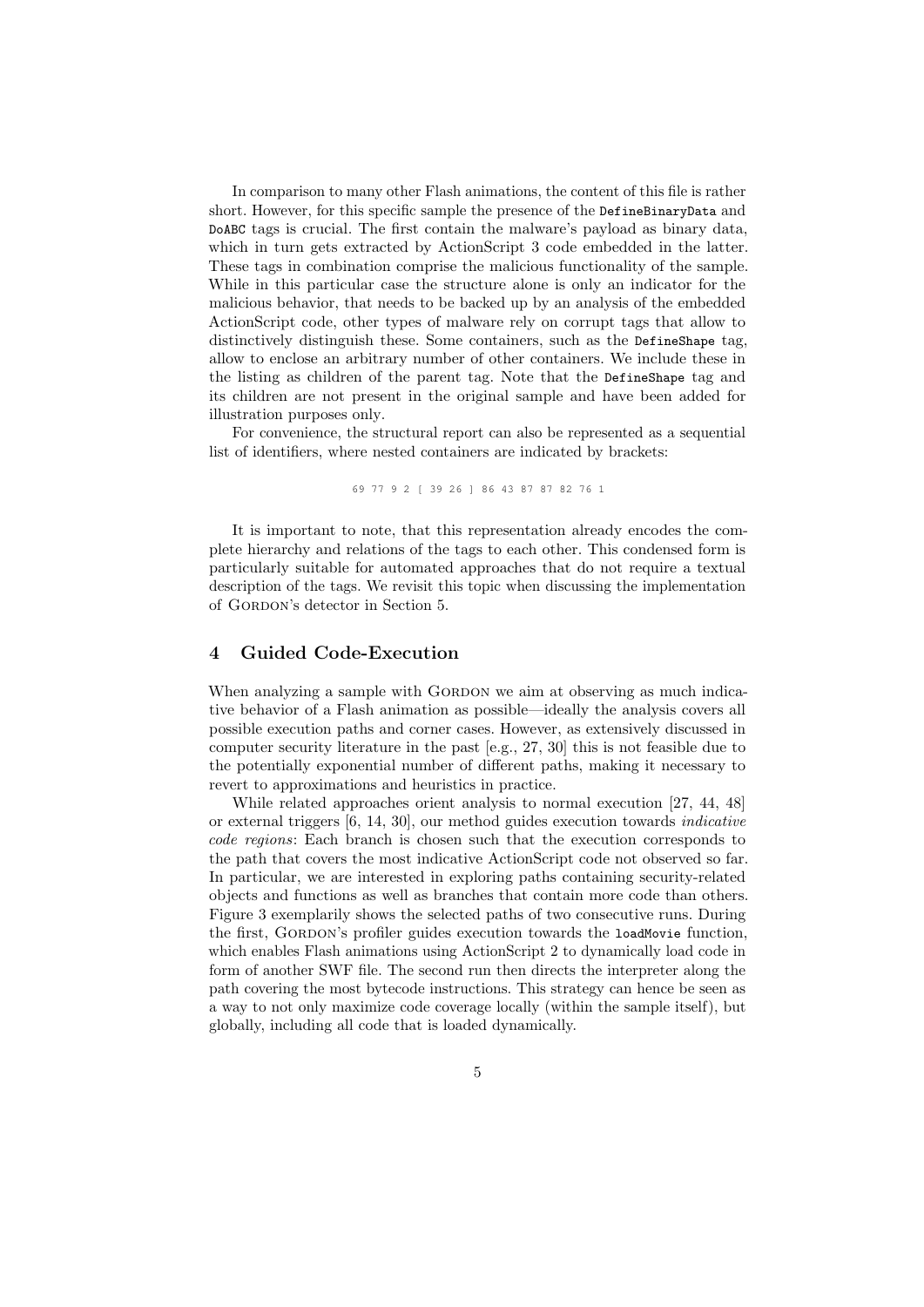

Fig. 3. Illustration of the path-selection strategy. Node labels correspond to the amount of bytecode instructions in each basic block. Black lines indicate chosen execution paths.

This is made possible by inspecting the control flow of the ActionScript code contained in a Flash file with the aim of learning a) how much code can be covered along a specific path and b) where security-related objects and functions such as the aforementioned loadMovie are located. To this end, we first derive the controlflow graph (CFG) of the ActionScript bytecode in question and remove cycles induced by loops and recursive function calls (Section 4.1). Second, the resulting graph is annotated with locations of indicative functionality and the number of instructions contained in each branch, which in turn enables us to efficiently determine the overall code coverage of individual paths (Section 4.2). The results of this analysis is then used for the actual execution of the Flash animation, allowing GORDON to navigate through the code in a targeted way (Section 4.3).

#### 4.1 Control-Flow Analysis

A control-flow graph (CFG) as shown in Figure 4 contains basic code blocks as its nodes and directed edges for branches connecting them [see 3]. As part of the Adobe Flash Player's verification phase, the ActionScript VM already checks certain control flow properties when bytecode is loaded into the interpreter [1]. Our control-flow analysis can thus be thought of as a natural extension to the examinations conducted by Flash interpreters. We, however, make use of this information only as a starting point for the following analysis.

Upon the generation of a CFG, we are ready to find execution paths that maximize code coverage. To easily determine these paths, the graph needs to first undergo a few modifications. In particular, it is necessary to eliminate cycles that occur due to loop statements in the code. Once these cycles are removed we obtain an *acyclic control-flow graph*  $(ACFG)$  which allows us to efficiently determine the code size of complete paths in the graph. To this end, we rewrite all back-edges (edges pointing backwards with respect to the control flow) by linking them to the first code block after the loop. Figure 4 demonstrates this for a simple while loop. All conventional loop, nested loops and their special cases such as unnatural loops can be efficiently resolved using the *dominance* relations of the individual nodes [see 3].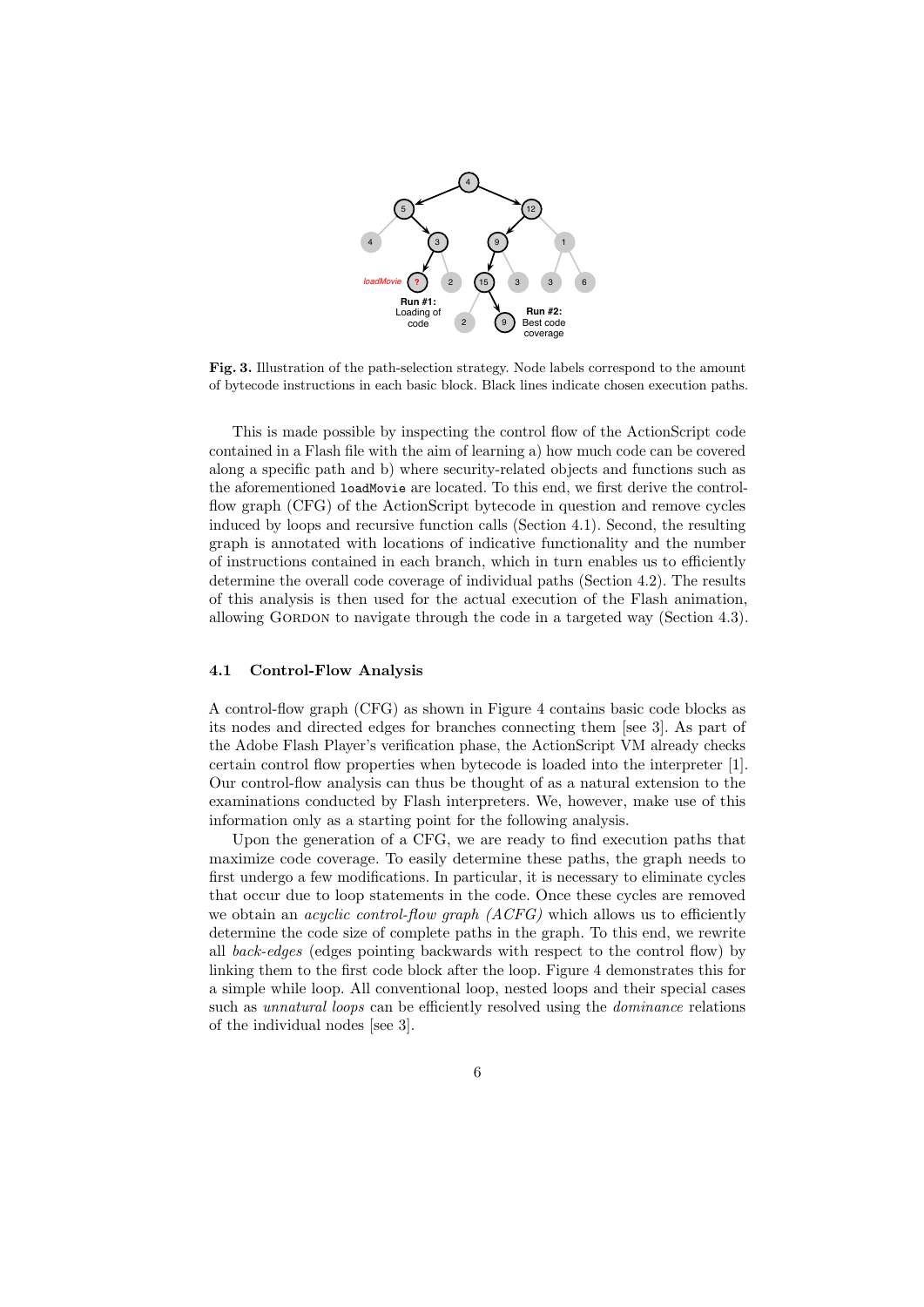

Fig. 4. An ActionScript 3 snippet, the corresponding control flow graph (CFG) and its acyclic transformation (ACFG). Dark nodes represent loop headers, bright nodes generic code blocks; newly inserted edges are shown in red.

#### 4.2 Annotating Control-Flow Edges

Once an ACFG has been generated, we annotate each of its edges with the number of bytecode instructions covered by the following code block. We artificially increase the weight of individual instructions, if they correspond to securityrelated objects and functions. For example, to pinpoint the dynamic loading of code, we set the weighting for calls to the loadMovie function (ActionScript 2) and the Loader object (ActionScript 3) to the maximum to ensure the analyzer targets these first. Both are frequently used by Flash-based malware to load code downloaded from the Internet or dynamically assembled at runtime. Similarly, it is possible to emphasize other security-related functions and objects in ActionScript, such as readBytes and ByteArray which are often used for obfuscated code.

Given the annotated graph, the search for the most indicative code regions can be rephrased as a longest-path problem. For arbitrary graphs determining the longest path is NP-hard. Fortunately, for directed acylic graphs such as the ACFG extracted previously, this is possible [see 11, 38].

### 4.3 Path Exploration

With the annotated ACFG at hand, we can now guide the interpreter to execute security-related or large code regions by stopping at every conditional jump and choosing the branch corresponding to the path with the highest weight. In order to avoid executing indicative code unnecessarily often, we constantly update visited regions within the ACFG. Moreover, GORDON enables multiple executions based on the coverage analysis of previous runs. Hence, a different path is taken and different code regions are visited in each run, thereby challenging adversarial attempts to hide payload in paths not covered initially. As analysis output of the guided execution, we obtain all covered ActionScript instructions across multiple execution runs. Figure 5 shows a short excerpt of the instructions executed by a malware to facilitate the CVE-2015-03-313 exploit<sup>2</sup> in the first run  $(R1)$ .

Instructions at offset 973 to 983 show how the malware obfuscates the usage of the ByteArray object at offset 984. This object is frequently used to construct malicious payloads at run-time. The complete listing shows how the encrypted payload is composed out of different parts, decrypted and finally loaded.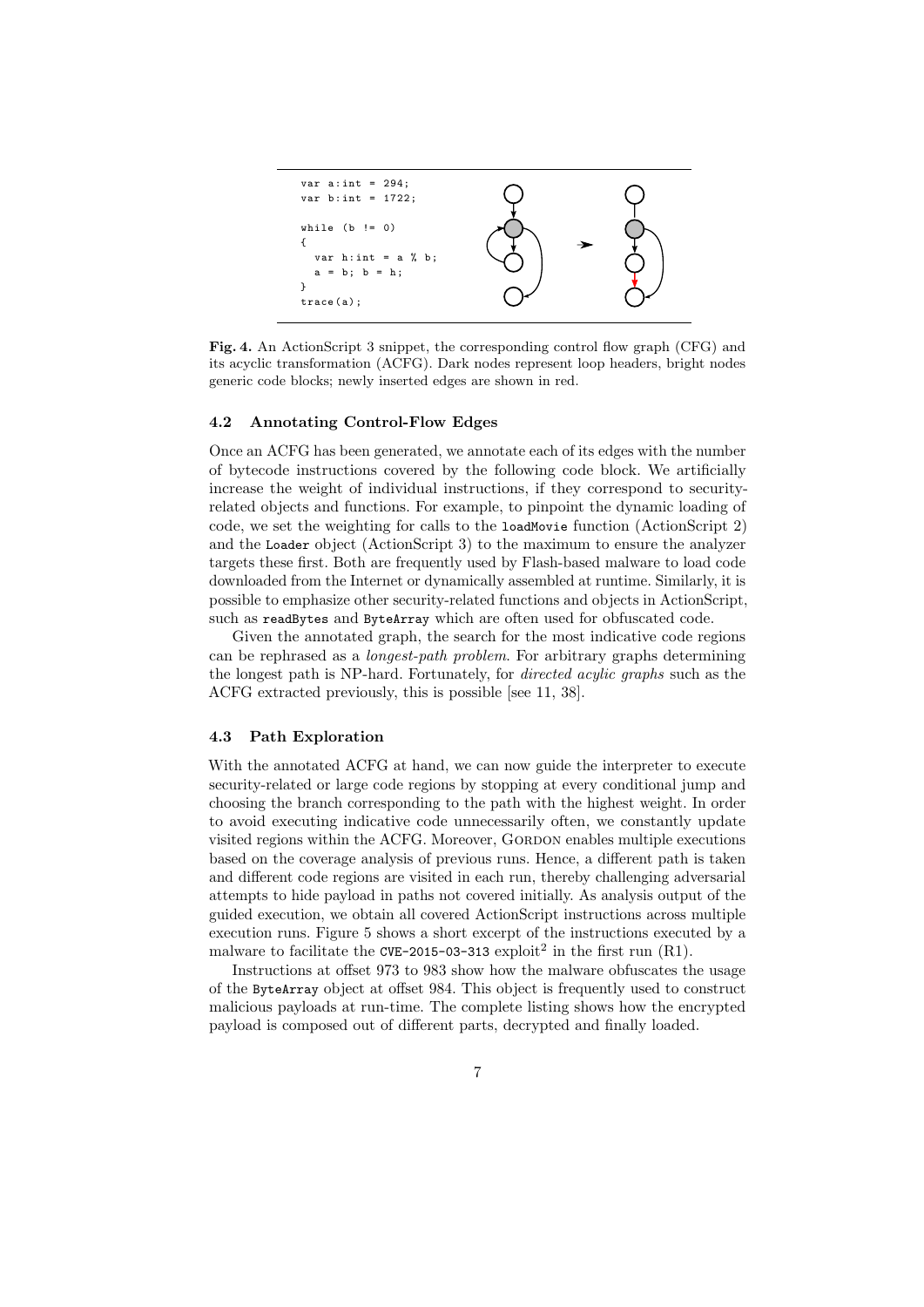|      |         | R1 973: pushString  | "f1a"                                                |
|------|---------|---------------------|------------------------------------------------------|
|      |         | R1 975: pushString  | "sh.uti"                                             |
|      | R1 977: | add                 | "fla" + "sh.uti"                                     |
|      | R1 978: | pushString          | "ls.Byt"                                             |
|      | R1 980: | add                 | "flash.uti" + "ls.Byt"                               |
|      | R1 981: | pushString          | "eArray"                                             |
|      | R1 983: | add                 | "flash.utils.Byt" + "eArray"                         |
|      | R1 984: |                     | callProperty [ns:flash.utils] qetDefinitionByName 1  |
| R1 > |         |                     | Looking for definition of [ns:flash.utils] ByteArray |
|      | R1 > 1  |                     | Getting definition for [ns:flash.utils] ByteArray    |
|      | R1 987: | qetLex: [ns:] Class |                                                      |
|      |         |                     |                                                      |

Fig. 5. Excerpt of behavioral report<sup>2</sup>.

In the following we address certain implementation details of GORDON's guided code-execution with a special focus on the characteristics of Flash-based malware and potential adversarial attempts to avoid analysis.

Reducing Branch Candidates. Although GORDON is capable of pursuing all branches in ActionScript code, narrowing down the candidates speeds up the process and limits the possibility of breaking the semantics of a sample. Often, webbased attacks are tailored towards specific browser environments and thus only trigger malicious activity upon checking for the correct target environment [27, 44]. The conditional jumps underlying these checks provide excellent candidates for our guided execution, as they usually lead to a malware sample's payload and are likely to be mutually exclusive, therefore reducing the risk of semantic side-effects.

To restrict our analysis to these conditional jumps, we implement a tainttracking mechanism that propagates taint from environment-identifying data sources to conditional jumps. In the scope of Flash-based malware, such data typically originates from the System.capabilities and flash.system.Capabilities data structures available in ActionScript 2 and 3, respectively. To track the data flow across built-in functions, we conservatively taint the result whenever at least one of the input arguments is tainted. Note that for simplicity, we do not consider implicit data-flow and control dependencies in our implementation [see 8, 31] but leave this for future work.

Countering Obfuscation. To account for dynamically loaded code, we additionally hook the interpreter's loading routines. All such code then passes through the same analysis steps as the host file, allowing to analyze files downloaded from the Internet as well as potentially encrypted code embedded in the Flash animation itself equally thoroughly. This scheme is applied recursively to ensure that all code is covered by our analysis.

Furthermore, GORDON implements an *adaptive timeout* mechanism rather than a fixed period of time as utilized in previous works [13, 19, 44]. In particular, we reset a 10s timer each time the sample attempts to load code, giving the sample time to react to this event. This may increase the analysis duration for certain files but significantly reduces the effort for those that do not load data or do not contain ActionScript code at all. On average a sample is executed for 12.6 seconds with a maximum duration of 3 minutes, reducing the analysis time by 93% compared to a fixed timeout.

<sup>2</sup> md5: 4f293f0bda8f851525f28466882125b7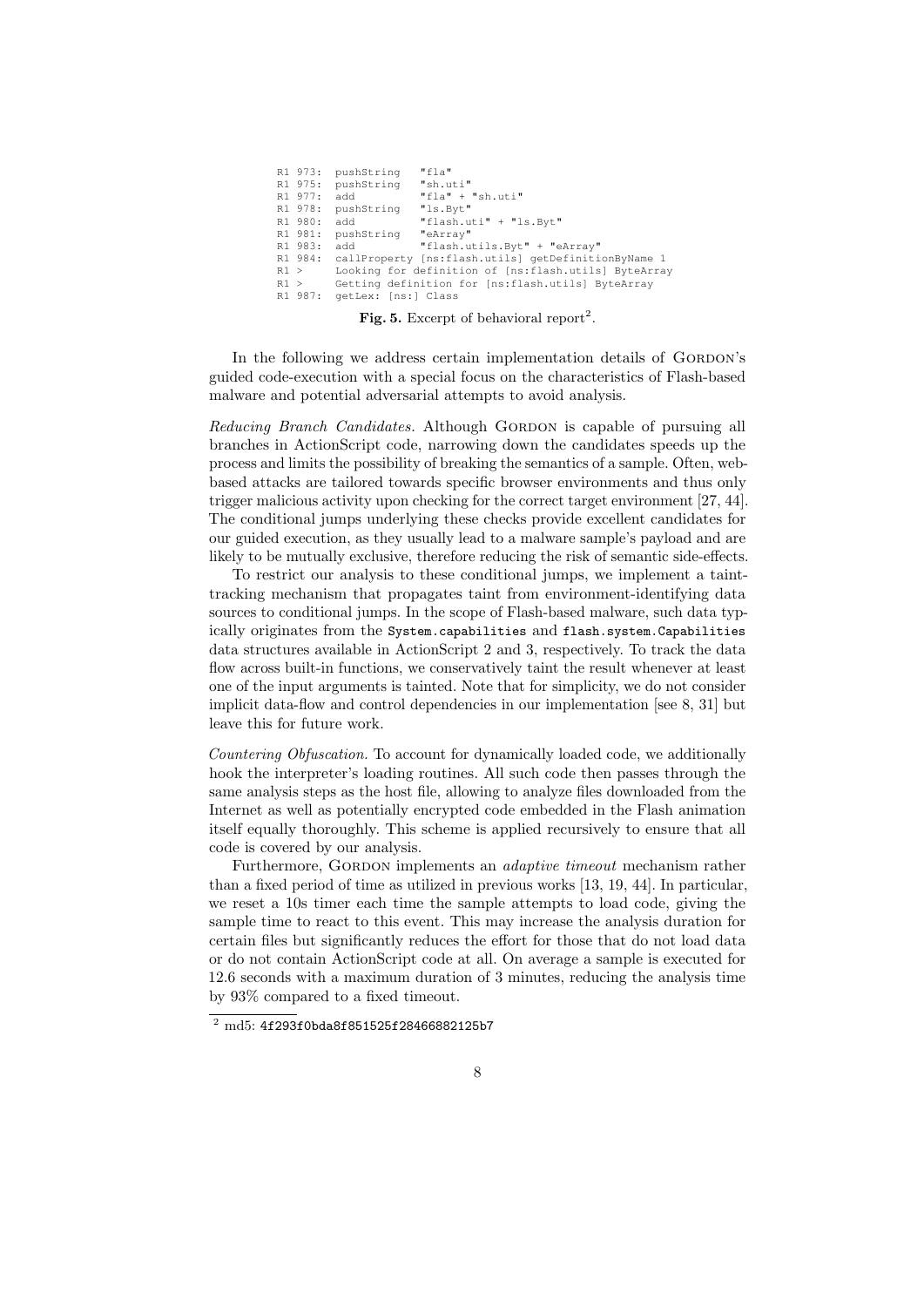We also take precautions for the possibility that an execution path is not present in the statically extracted ACFG. In these rare cases, we switch to determining the size of the branch in an online manner: GORDON looks ahead in order to inspect the instructions right after the branching point and passively skips over instructions to determine the sizes of the branches. This analysis in principle is the same as performed earlier (Section 4.1) but applied to the newly discovered piece of bytecode only.

Lastly, we have observed an increase in the use of event-based programming in recent malware—presumably to circumvent automatic detection—and thus incorporate the automatic execution of such events into GORDON's profiler. Immediately after an event listener is added the specified function gets passed an appropriate dummy event object and is executed without waiting for the actual event to happen.

Updating the ACFG. Our method is designed to run a sample multiple times. To this end, we update the edge labels of the ACFG during execution to reflect the visited code and recompute the largest path in an online manner. Consequently, our method implements a lightweight variant of multi-path exploration that executes different code during each run. Since we decide on each condition at runtime and identical code regions (functions) may be referenced multiple times we not only cover the code of the single largest path in the graph but potentially a combination of a number of paths. This softens the definition of such a path as used in graph theory but makes a lot of sense for this application especially.

# 5 Learning-based Detection

In order to demonstrate the expressiveness of our analysis, we implement a learning-based detector that is trained on known benign and malicious Flash animations. This approach spares us from manually constructing detection rules, yet it requires a comprehensive dataset for training (see Section 6.1). However, as most learning algorithms operate on vectorial data, we first need to map the analysis output of GORDON to a vector space.

Vector Space Embedding. To embed the structural and behavioral reports generated by GORDON in a vector space, we make use of classic  $n$ -gram models. These models have initially been proposed for natural language processing [9, 41] but are also used in computer security for analyzing sequential data [e.g., 24, 28, 33, 39, 47].

In particular, we extract *token n-grams* from both kinds of analysis outputs by moving a sliding window of length  $n$  over the tokens in the reports. While the compact output representation of Gordon's structural analysis already is in a format that can be used to extract such tokens, the reports generated by the guided code-execution need to be normalized first: We extract all instructions, including their names and parameters. Moreover, we replace values passed as parameters with their respective type, such as INT, FLOAT or STR. To avoid loosing relevant information we however preserve all names of operations, functions and objects. Finally, we tokenize the behavioral reports using white-space characters.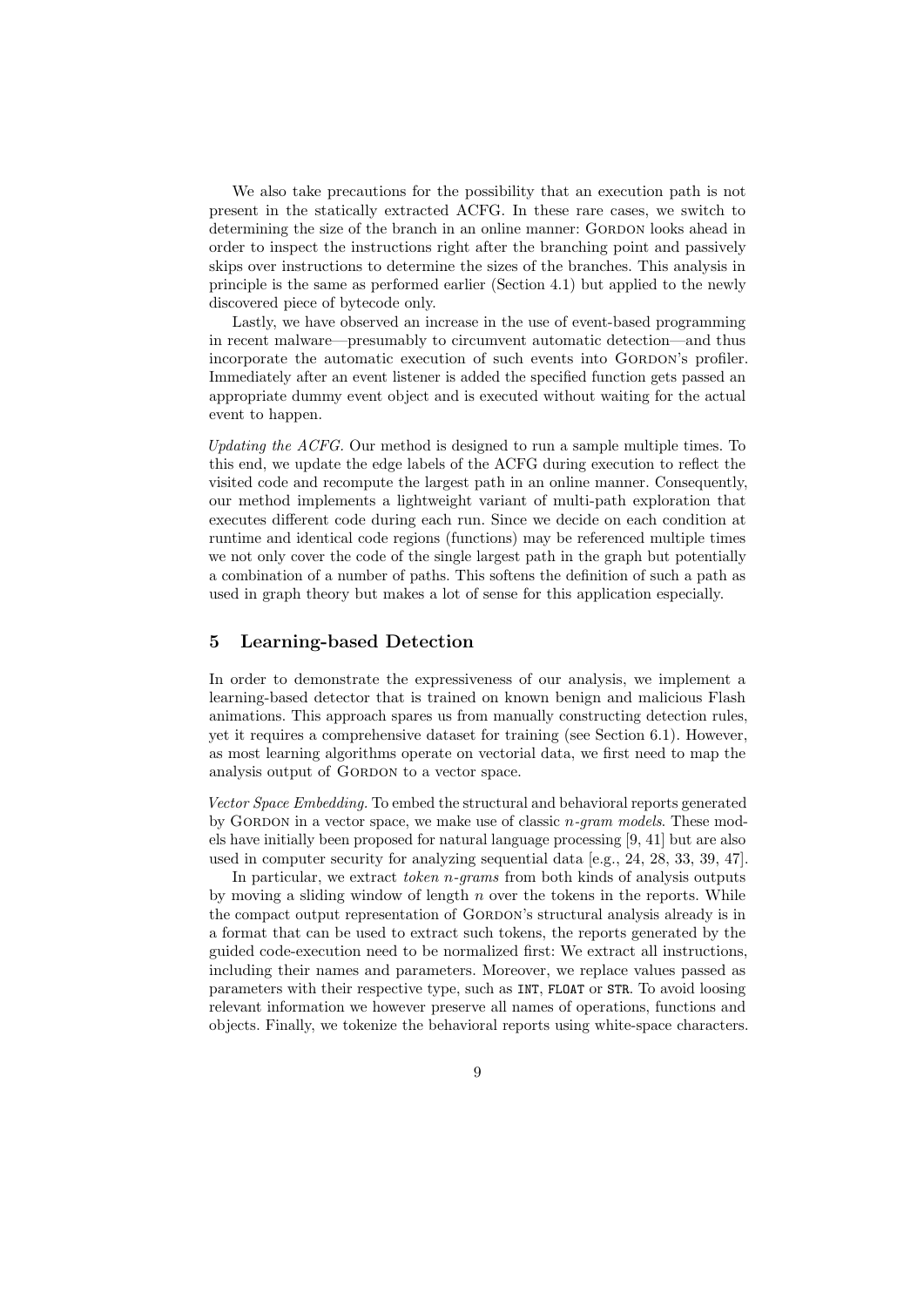High-order n-grams compactly describe the content, implicitly reflect the structure of the reports and can be used for establishing a joint map to a vector space. To this end, we embed a Flash animation  $x$  in a binary vector space  $\{0,1\}^{|S|}$  spanned by the set S of all observed *n*-grams in the analysis output. Each dimension in this vector space is associated with the presence of one n-gram  $s \in S$ . Formally, this mapping  $\phi$  is given by

$$
\phi: x \longmapsto (b(s, x))_{s \in S}
$$

where the function  $b(s, x)$  returns 1 if the *n*-gram s is present in the analysis output of the file x and 0 otherwise.

Classification. Based on this vector space embedding, we apply a linear Support Vector Machine (SVM) for learning a classification between benign and malicious Flash animations. While several other learning algorithms could also be applied in this setting, we stick to linear SVMs for their excellent generalization capability and very low run-time complexity, which is linear in the number of objects and features [37].

In short, a linear SVM learns a hyperplane that separates two classes with maximum margin—in our setting corresponding to vectors of benign Flash animations and Flash-based malware. The orientation of the hyperplane is expressed as a normal vector  $w$  in the input space and thus an unknown sample can be classified using an inner product as follows

$$
f(x) = \langle w, \phi(x) \rangle - t
$$

where t is a threshold and  $f(x)$  the orientation of  $\phi(x)$  with respect to the hyperplane. That is,  $f(x) > 0$  indicates malicious content in x and  $f(x) \leq 0$ corresponds to benign content.

Due to the way the mapping of *n*-grams is defined, the vector  $\phi(x)$  is sparse: Out of millions of possible token  $n$ -grams, only a limited subset is present in a particular sample x. These vectors can thus be compactly stored in memory. Also, the inner product to determine the final score can be calculated in linear time in the number of  $n$ -grams in a sample

$$
f(x) = \sum_{s \in S} w_s b(s, x) = \sum_{s \text{ in } x} w_s - t
$$

We integrate this classifier into GORDON, such that it can be applied to either the analysis outputs individually or to the joint representation of both.

#### 6 Evaluation

We proceed to empirically evaluate the capabilities of GORDON in different experiments. In particular, we study the effectiveness of the guided execution in terms of code covered (Section 6.2), compare the detection performance with related approaches (Section  $6.3$ ) and further demonstrate the effectivity of GORDON in a temporal evaluation (Section 6.4). Before presenting these experiments, we introduce our dataset of Flash-based malware and benign animations.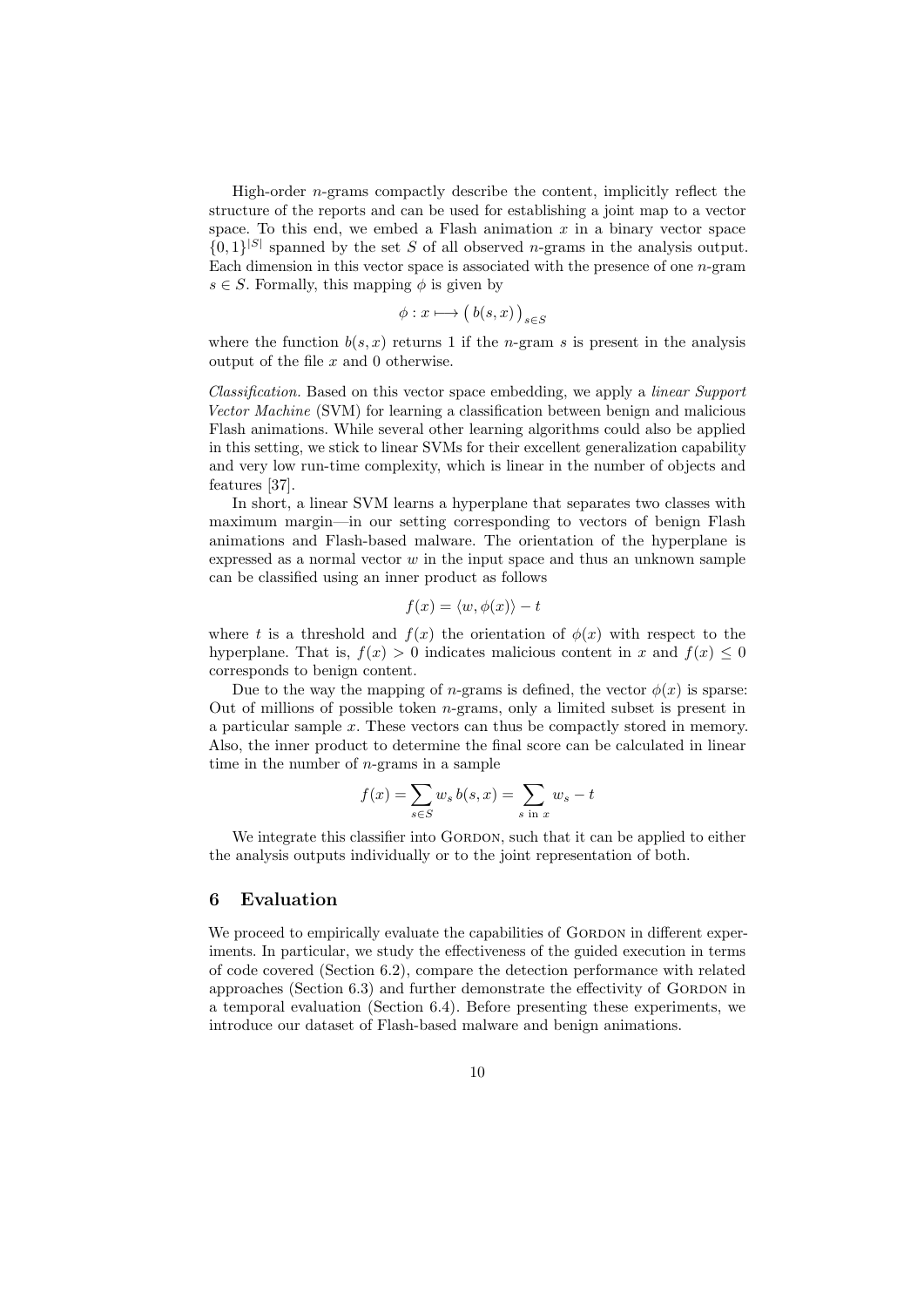#### 6.1 Dataset Composition

The dataset for our evaluation has been collected over a period of 12 consecutive weeks. In particular, we have been given access to submissions to the VirusTotal service, thereby receiving benign and malicious Flash files likewise. Since many web crawlers are directly tied to VirusTotal, the collected data reflects the current landscape of Flash usage to a large part.

We split our dataset into malicious and benign Flash animations based on the classification results provided by VirusTotal two months later: A sample is marked as malicious, if it is detected by at least 3 scanners and flagged as benign, if none of the 50 scanners hosted at VirusTotal detects the sample. Samples that do not satisfy one of the conditions are discarded. This procedure enables us to construct a reasonable estimate of the ground truth, since most virus scanners refine their signatures and thus improve their classification results over time. The resulting dataset comprises 1,923 malicious and 24,671 benign Flash animations, with about half the samples being of version 8 or below and the other half of more recent versions, therefore handled by the ActionScript VM version 1 and 2 respectively. A summary of the dataset is given in Table 1.

Table 1. Overview of the evaluation dataset

| Classification      | AVM1          | AVM2            | Total           |
|---------------------|---------------|-----------------|-----------------|
| Malicious<br>Benign | 864<br>12,046 | 1,059<br>12,625 | 1,923<br>24,671 |
| Total               | 12,910        | 13,684          | 26,594          |

To account for the point in time the samples have been observed in the wild, we group the samples in buckets according to the week of their submission to VirusTotal. Consequently, we obtain 12 sets containing benign and malicious Flash animations corresponding to the 12-week evaluation period. These temporal sets are used during the evaluation to construct temporarily disjoint datasets for training and testing to conduct our experiments in strict chronological order: For our experiments the performance is determined only on samples that have been submitted to VirusTotal after any sample in the training data. This ensures an experimental setup as close to reality as possible and demonstrates the approach's effectivity of providing timely protection.

#### 6.2 Coverage Analysis

In our first experiment, we evaluate the effectiveness of the proposed guided code-execution strategy. To this end, we investigate the code coverage of malware samples in our 12 week dataset. We apply GORDON to the malware and inspect the output of the interpreter. Due to obfuscation techniques employed by malware, the amount of statically contained code of a Flash file often is not a reliable measure in this setting. Hence, we compare the number of executed instructions with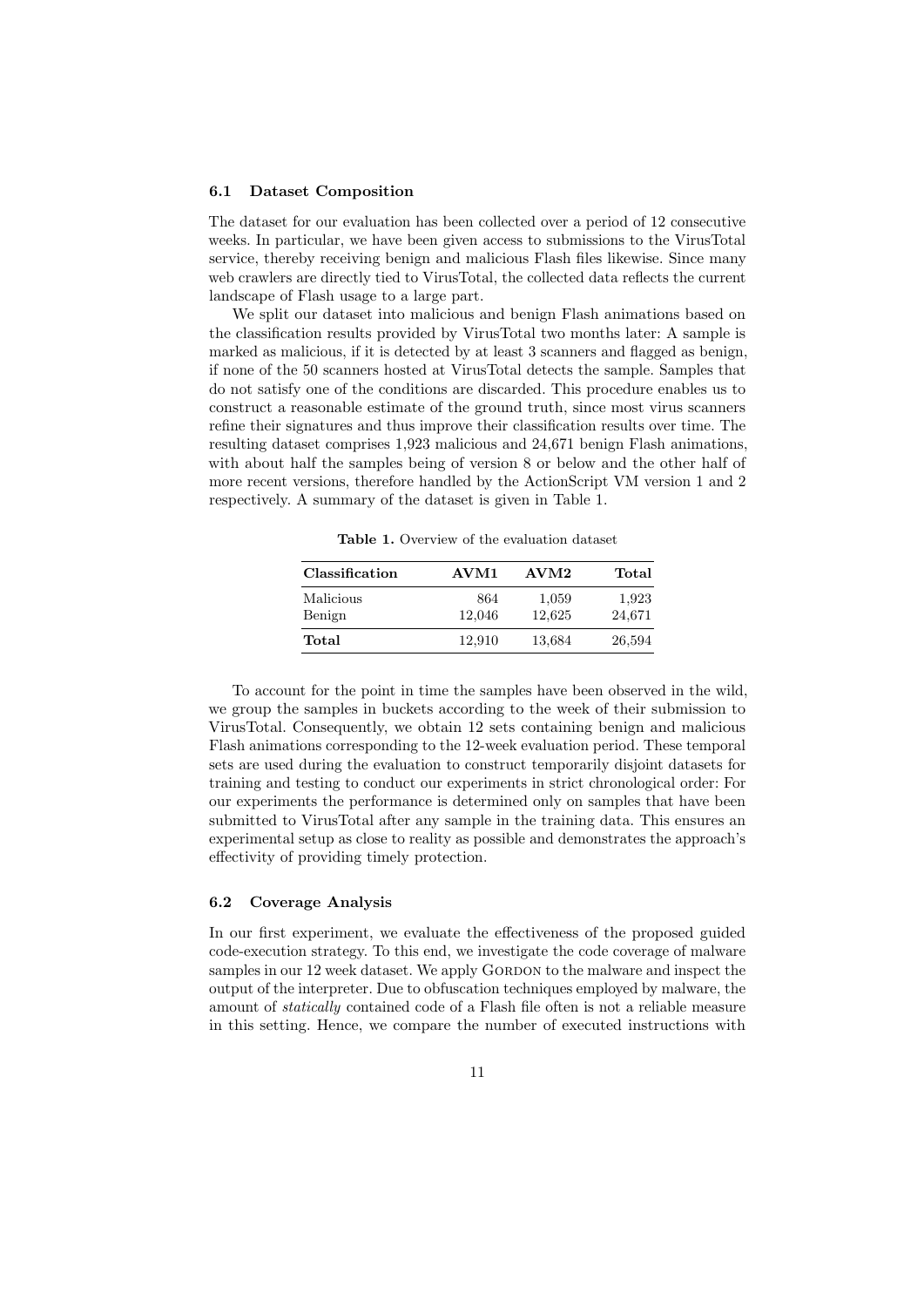respect to a regular execution of the samples. With the path-exploration strategy employed by GORDON, we manage to oberserve over 50% more ActionScript code than during a naive execution, and unveil crucial information not provided otherwise. We mainly credit this leap in coverage to the recursive analysis of dynamically loaded code and code assembled at runtime.

#### 6.3 Comparative Evaluation

We continue to evaluate the detection performance of GORDON, showing its ability to correctly classify Flash-based malware and specifically compare our method with FLASHDETECT<sup>3</sup> [44]. In particular, we evaluate the approaches on the complete set of 12 consecutive weeks, where we use *weeks*  $1-6$  for training and weeks 7–9 for validation to calibrate the parameters of the detectors. We then combine these two sets for final training and apply the detectors to weeks  $10-12$ for testing the detection performance. Table 2 summarizes the results as the true-positive rates and the corresponding false-positives rates of the methods.

Table 2. Detection rates of FLASHDETECT & GORDON.

| Method             | FLASHDETECT <sup>3</sup> |          | GORDON- $1\%$ GORDON- $0.1\%$ |
|--------------------|--------------------------|----------|-------------------------------|
| False-postive rate | $1\%$                    | $1\%$    | $0.1\%$                       |
| True-positive rate | 26.5%                    | $95.2\%$ | $90.0\%$                      |

GORDON. As described in Section 5 GORDON's detector can be applied to either the analysis outputs individually or to the joint representation of both. The relation thereof is shown in Figure  $6(a)$  as a ROC curve with the detection performance as true-positive rate on the y-axis over the false-positive rate on the x-axis. To map the reports of GORDON's profiler to the vector space we make use of 4-grams. Each representation and the combination of both are plotted as different curves.

At a false-positive rate of 0.1% the individual representations attain a detection rate of 60–65%. The combination of both (GORDON-0.1%) increases the detection performance significantly and enables spotting 90.0% of the Flash-based attacks. If the false-positive rate is increased to 1%, our method even detects 95.2% of the malicious samples in our dataset  $(GORDON-1\%)$ . Additionally we break down this results by CVE numbers. Figure 6(b) shows the detection performance as true-positive rate over the years of appearance of the particular vulnerabilities in our dataset. The average performance is slightly below the overall detection rate, indicating that we also detect malware that does not carry exploits itself, but facilitates a different attack or uses obfuscation to obscure the presence of an exploit. This perfectly demonstrates the capabilities of our approach: First, the complementary views on the behavior and structure of Flash animations provide a good basis for analyzing attacks and, second, this expressive representation can be effectively used for detecting malware in the wild.

 $3$  Versions not supported by FLASHDETECT (version 8 and below) have been excluded.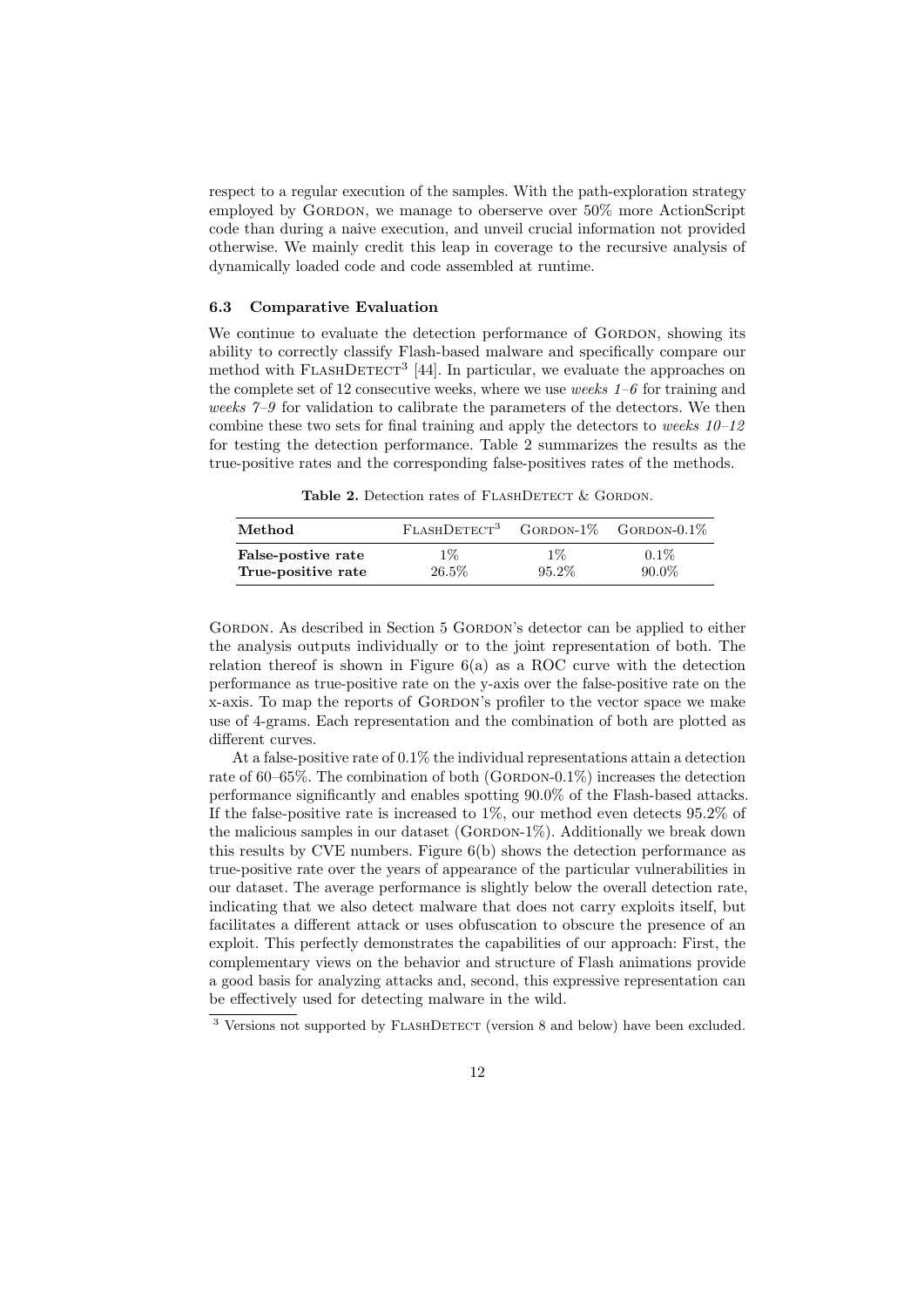

Fig. 6. Detection performance of GORDON as ROC curve and sorted by CVE numbers.

FLASHDETECT. For the related method FLASHDETECT we slightly modify the setting and exclude Flash animations of versions below 9 from the evaluation, as this detector is dedicated to the analysis of ActionScript 3 malware only. Nevertheless, FLASHDETECT only identifies 26.5% of the malicious Flash samples at a false-positive rate of 1%.

Although FLASHDETECT employs a heuristic for eliciting malicious behavior during the execution of a Flash animation, it misses 3 out of 4 attacks. We attribute this low performance to two issues: First, compared to our method the employed branch selection strategy is less effective and second, the method has been tailored towards specific types of attacks which are not prevalent anymore. GORDON in contrast does not rely on manually selected features, but models the underlying data using  $n$ -grams. Therefore it can better cope with the large diversity of today's malware. Due to the low performance of FLASHDETECT, we omit it from the ROC curve in Figure 6(a).

AV Engines. We finally determine the detection performance of 50 virus scanners on the testing dataset. The 5 best scanners detect 82.3%–93.5% of the malicious samples. However, due to the very nature of signature-based approaches they provide detection with practically no false positives. If we parametrize GORDON to zero false positives only 47.2% of the malware is detected. This clearly shows, that GORDON cannot compete with manually crafted signatures in the long run, but provides solid detection of Flash-based malware shortly after its first occurrence in the wild without the need for manual analysis.

As a consequence, we consider our method a valuable tool for improving the analysis of Flash-based malware in the short run and a way to provide traditional approaches with a good starting point in day-to-day business to efficiently craft signatures for AV products.

# 6.4 Temporal Evaluation

To demonstrate the use of GORDON as a fast, complementary detector, we study its performance over several weeks of operation. We again make use of 4-grams and 12 consecutive weeks of collected Flash data. This time we however apply the detector one week ahead of time, that is, we classify one week after the other, based on the previous weeks.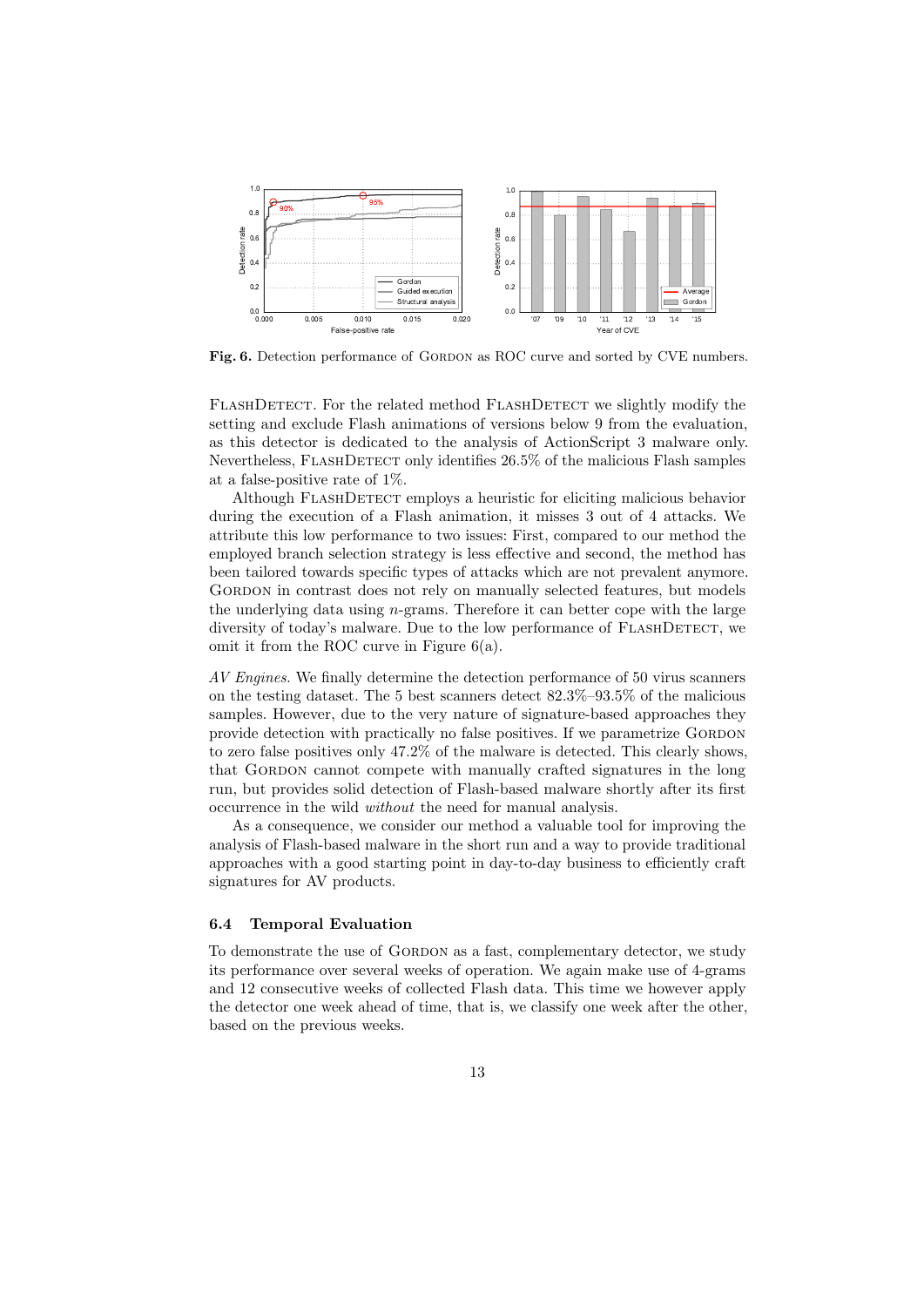We start off with week 1 as training, week 2 as validation and week 3 as first test dataset. Over the course of the experiment we shift the time frame forward by one week and likewise increase the training dataset. This can be seen as expanding a window over the experiment's period of time. Hence, GORDON's detector accumulates more and more data for training—just as a system operating in practice would. In order to optimally foster complementary approaches we choose a rather liberal false-positive rate of 1%. Figure 7 shows the true-positive rates achieved by our method during 10 weeks of operation. GORDON starts off below its average performance and takes time till week 5 to perform well, reaching detection rates between 80% and 99% for the remaining weeks. As our method makes use of machine learning techniques, the detector requires a certain amount of training data before it is fully operational and reaches its optimal performance. If parametrized to  $0.1\%$  false positives, GORDON still reaches detection performances of 82% on average.



Fig. 7. GORDON's performance over 12 consecutive weeks. The red line illustrates the detector's progression over time, showing a clear uptrend towards its optimal performance.

Overall, this experiment shows GORDON's potential to improve on the detection performance shortly after a malware's appearance in the wild. We consider the number of false-positives—benign samples that need to be additionally analyzed without directly resulting in a malicious signature—as tolerable trade-off for the leap taken in short-term detection performance. In practice, one may start off with a rather strict configuration, accept a lower gain and scale up the interval according to available resources.

## 7 Limitations

The experiments discussed in the previous section demonstrate that our method provides an effective solution for the analysis and detection of Flash-based malware. Nonetheless, our approach has some limitations which are discussed in the following.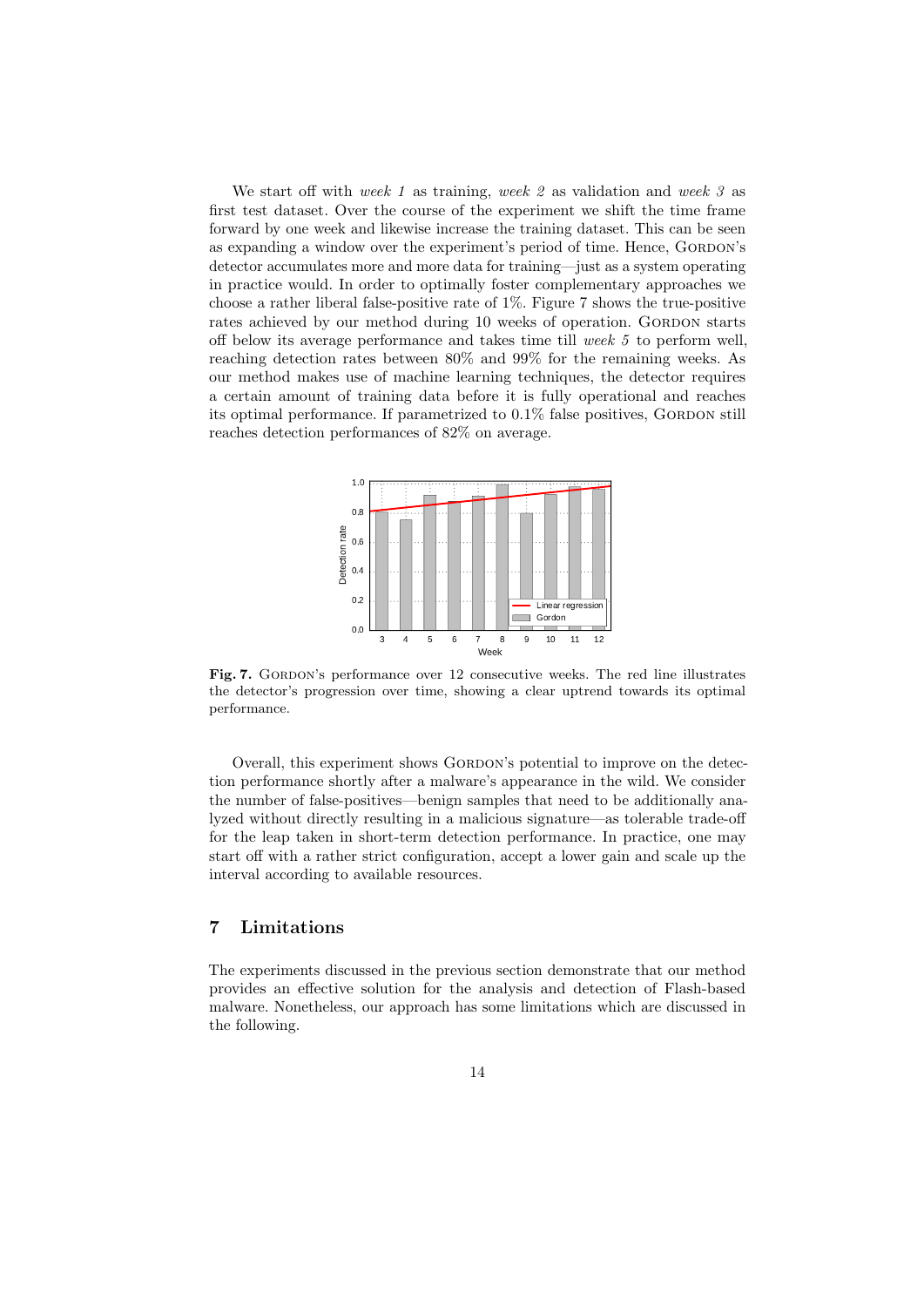Breaking Code Semantics. With GORDON we make a trade-off between completeness and simplicity of analysis. By pragmatically forcing the execution of specific branches the analyzer avoids expensive computions at execution-time, but may—similar to previous approaches [27, 48]—break semantics of underlying code. Our experiments however show that restricting Gordon to branches which depend on environment-identifying data (c.f. Section 4) reduces the impact of such inconsistencies and that the overall effectiveness of the detector is not influenced in a negative way. Note that, GORDON's path-exploration strategy of guiding analysis towards indicative code regions can also be used in combination with symbolic execution—an adaption worth exploring in future work.

Analysis-aware Malware. Experience has shown that successful analysis systems have repeatedly been subject to dedicated evasion techniques of various types [10]. For GORDON two particular variations come to mind: First, a malware author may leverage differences in implementation of Lightspark and Gnash compared to the Adobe Flash Player. While this is true, the underlying concepts of GORDON can be easily transferred to any interpreter when used in production, possibly using instrumentation [21].

Second, malware might hide its payload in a seemingly irrelevant, low-weighted branch, veiled by branches containing more instructions—potentially across multiple stages. By maximizing the code coverage over multiple executions, GORDON systematically restricts the available space for hiding malicious code. The number of executions thereby is a parameter that allows to strike a balance between coverage and analysis time. Furthermore, the proposed weighting of the annotated ACFG can be refined to better characterize indicative code regions and adapted to malware trends. This can be deployed without the need to change the underlying analysis system and enhanced as analysis-aware malware evolves.

Dynamic Loading of Other File Formats. Although GORDON inspects dynamically loaded code in the form of Flash animations, we do not currently track and analyze other file formats such as audio, video and image containers. These have shown to be a possible attack vector in the scope of Flash malware in the past and have been considered in other malware analysis systems [19, 44]. The detection of embedded malware, however, is a research field of its own and ranges from statically matching shellcode signatures to finding suspicious code in different file containers  $[4, 39, 40, 50]$ . For GORDON, we thus consider the analysis of other file formats mainly an engineering effort of integrating other successful approaches.

Interaction with JavaScript and the DOM. Similarly to malware families that make use of ActionScript to set the grounds for exploiting a particular vulnerability in the browser, there also exist attack campaigns that utilize JavaScript for heap spraying, for instance, in order to exploit a vulnerability in the Flash Player. This cannot be handled with the current prototype of GORDON as we solely focus on the Flash part in this paper. Bringing together our method with systems that have proven effective for detecting JavaScript malware [e.g., 13, 16, 35] may close this gap elegantly.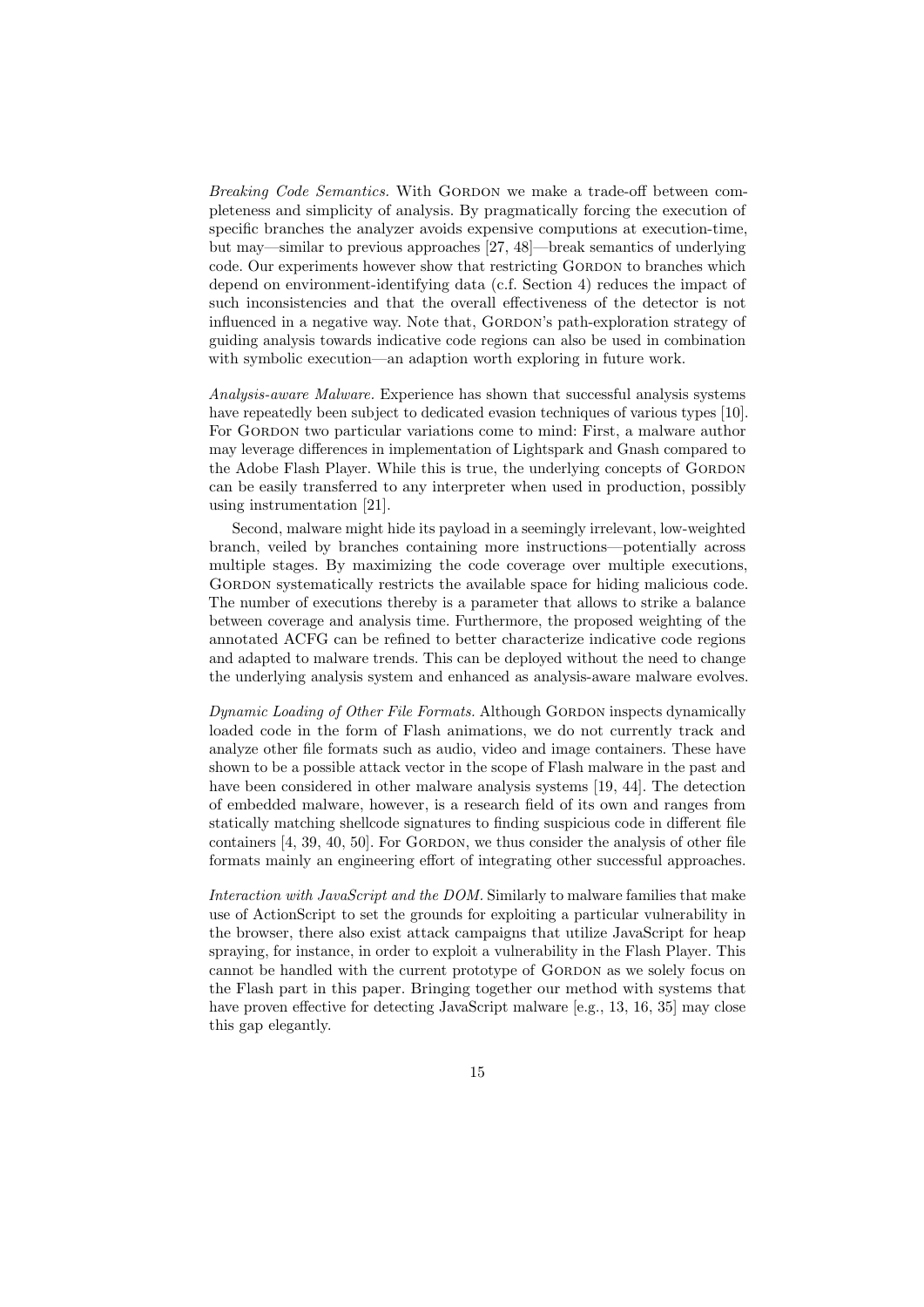Machine Learning for Malware Detection. Finally, as GORDON's detector is based on machine learning, it may be vulnerable to mimicry attacks [18, 46, 47]. For n-gram models, Fogla and Lee [17] show that generating a polymorphic blending attack is NP-hard, but can be approximated for low-order n-grams. While nontrivial in practice, such attacks could theoretically be conducted against GORDON. However, the use of high-order  $n$ -grams elevates complexity to a level where such attacks become impractical. In addition to mimicry, a powerful attacker may systematically introduce samples to shift the classification boundary to her advantage [5, 23]. These attacks can have an effect on GORDON's detector, but require access to large portions of the training data to be effective. As a consequence, such attacks can be alleviated if data from different sources is mixed and subsequently sanitized [15].

# 8 Related Work

A large body of research has dealt with the detection and analysis of web-based attacks, yet Flash-based malware has received only little attention so far. In this section, we discuss work related to GORDON, focusing on two strains of research: (1) Flash-based malware and (2) multi-path exploration.

Note that the implementations of JavaScript and ActionScript interpreters are fundamentally different, making an application of detection approaches for malicious JavaScript source-code unlikely to operate on Flash-based malware available in bytecode. Consequently, we do not discuss approaches for malicious JavaScript code in this paper and refer the reader to a wide range of research [7, 13, 26, 27, 35]. Nonetheless, combining detection methods for malicious JavaScript and Flash can be of considerable value. Also, the work by Srndić and Laskov  $[45]$ is of particular interest, since they have been the first to show the practicality of using hierarchical document structure for detection.

Flash-based Attacks and Malware. Only few works have studied means to fend off malware targeting the Adobe Flash platform  $[19, 44]$ . ODOSWIFF  $[19]$ , focuses on detecting malicious ActionScript 2 Flash advertisements based on expert knowledge of prevalent attacks. In contrast to ODOSWIFF, our method employs machine learning to automatically produce a classifier based on benign and malicious Flash animations. FLASHDETECT [44], the successor of ODOSWIFF also makes use of machine learning techniques and, similar to GORDON, employs an instrumented interpreter to dump dynamically loaded code. However, FlashDe-TECT only pursues one level of staged-execution, focuses solely on ActionScript 3 and employs a simple heuristic for subverting environmental checks that has proven insufficient for modern Flash-based malware. By contrast, GORDON aims at maximizing the coverage of indicative code regions independent of particular attacks, across multiple stages and versions. As a result, our method allows to uncover vitally more code than FLASHDETECT and thereby attains a better basis for detecting attacks. Furthermore, by not relying on hand-crafted features GORDON can better cope with the large diversity of today's malware.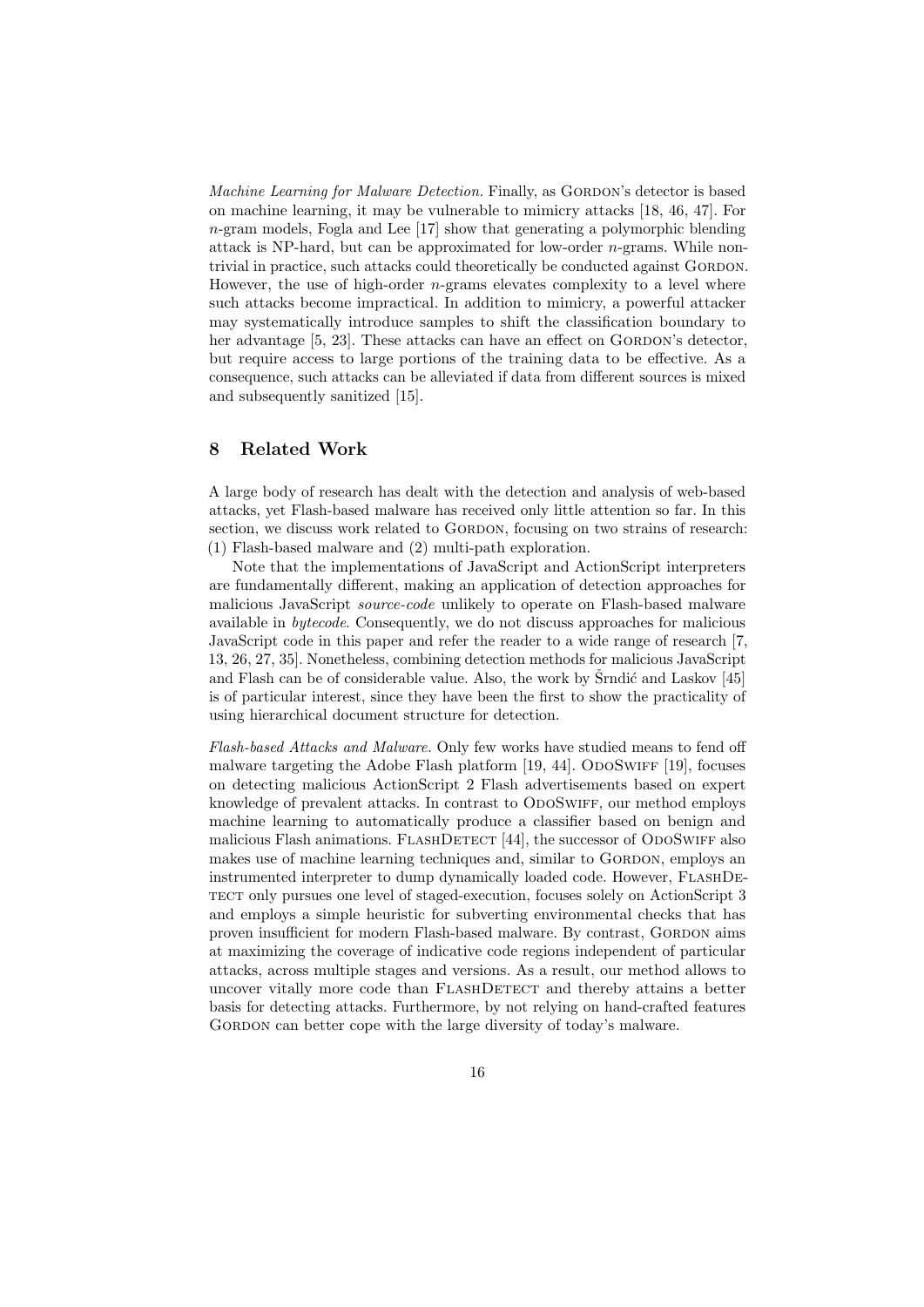Industry research has mainly focused on instrumenting Flash interpreters for analysis purposes. Wook Oh [49], for instance, presents methods to patch Action-Script bytecode to support function hooking, and more recently, Hirvonen [21] introduces an approach for instrumenting Flash based on the Intel Pin Platform. These systems complement GORDON and may be used to implement our method for other platforms.

Aside from Flash-based malware and therefore, orthogonal to GORDON several authors have inspected the malicious use of Flash's cross-domain capabilities [25], its vulnerability to XSS attacks [43] and the prevention of such [29].

Multi-path Exploration. Ideally an analysis covers all possible paths and corner case, which however is not feasible due to the potentially exponential number of different execution paths. Most notably in this context is the work by Moser et al. [30], who propose to narrow down analysis to paths influenced by input data such as network I/O, files or environment information. While this effectively decreases the number of paths to inspect it still exhaustively enumerates all paths of this subset under investigation. A second strain of research has considered symbolic execution for the analysis of program code and input generation [e.g., 12, 36]. Brumley et al. [6] combine dynamic binary instrumentation with symbolic execution to identify malware behavior triggered by external commands. Similarly, Crandall et al. [14] use symbolic execution to expose specific points in time where malicious behavior is triggered. Equally to the enumeration of paths, symbolic execution shares the problem of an exponential state space.

With Rozzle, Kolbitsch et al. [27] also make use of techniques from symbolic execution. However, instead of generating inputs, data in alternative branches is represented symbolically and, upon subsequent execution of both branches, merged. In doing so, Kolbitsch et al. except to break existing code due to the execution of infeasible paths. Based on the symbolic representation Rozzle likewise is subject to an exponential state space that is dealt with by limiting the depth of the symbolic trees used. Limbo [48] avoids this kind of state explosion and reverts to a more simple strategy of forcing branching conditions to monitor execution. Limbo however again exhaustively enumerates paths and thus does not address the underlying problem in the first place.

All these methods are either driven by the original execution path [27, 48] or focus on external triggers  $[6, 14, 30]$ . GORDON on the other hand, first identifies indicative code regions and guides the interpreter towards these, enabling a payload-centric analysis.

# 9 Conclusions

In light of an increasing number of vulnerabilities in Flash, there is an urgent need for tools that provide an effective analysis and detection of Flash-based malware. As a remedy, we present GORDON, a novel approach that combines a structural analysis of the Flash container format with guided execution of embedded ActionScript code—a lightweight and pragmatic form of multi-path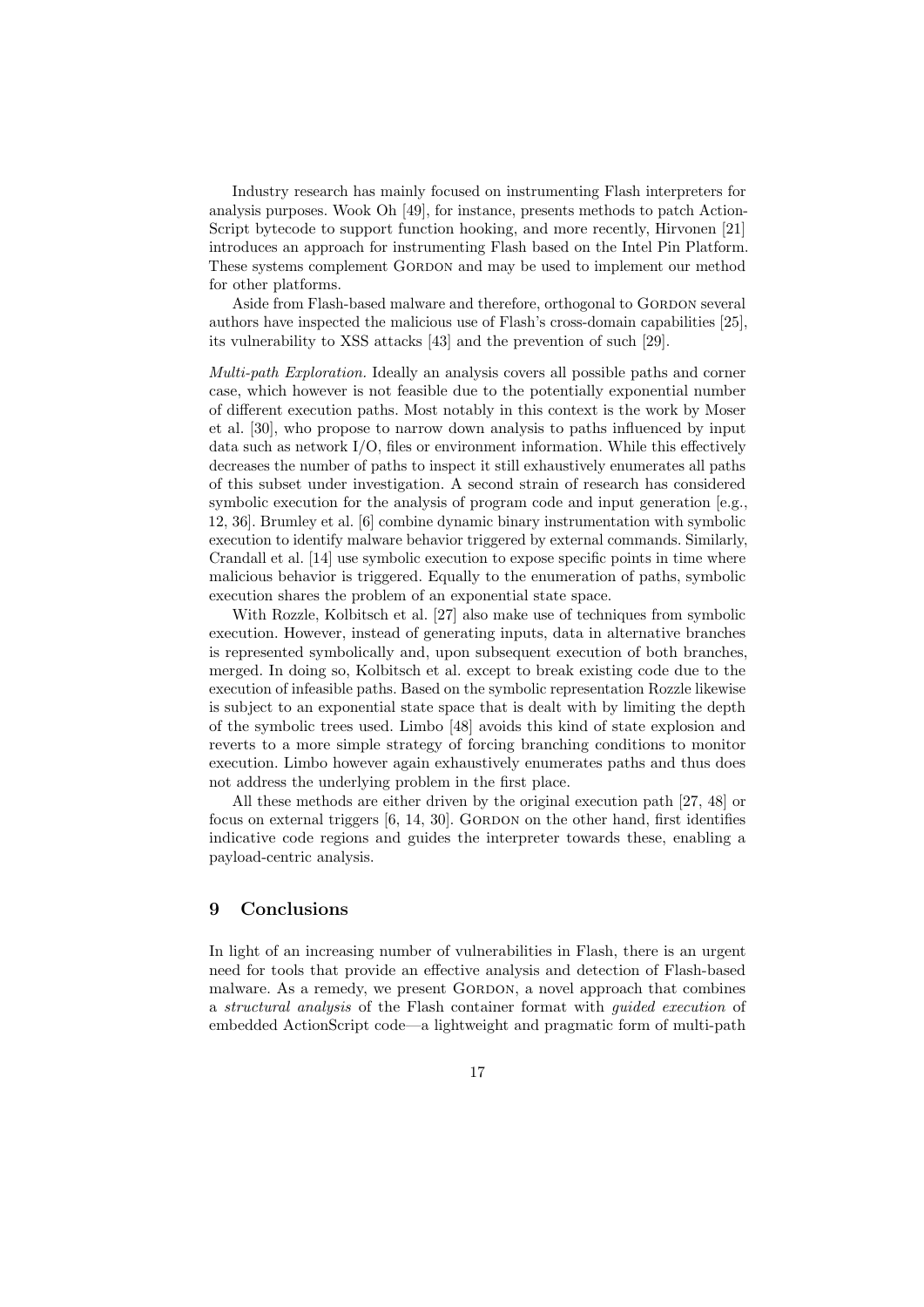exploration. Our evaluation on 26,600 Flash samples shows that GORDON is able to cover more code than observed with other approaches. Moreover, this increase of coverage exposes indicative patterns that enable GORDON's detector to identify 90–95% of malware shortly after its appearance in the wild.

Our method can be used to bootstrap the current process of signature generation and point an analyst to novel malware samples. GORDON thereby provides a valuable step towards the timely protection of end users. Furthermore, the guided execution of code is a simple yet effective strategy for studying malicious code that might also be applicable in other branches of malware analysis, such as for JavaScript and x86 inspection.

Acknowledgments The authors would like to thank Emiliano Martinez of VirusTotal for supporting the acquisition of malicious Flash files. Furthermore, we gratefully acknowledge funding from the German Federal Ministry of Education and Research (BMBF) under the projects APT-Sweeper (FKZ 16KIS0307) and INDI (FKZ 16KIS0154K) as well as the German Research Foundation (DFG) under project DEVIL (RI 2469/1-1).

## References

- 1. Adobe Systems Incooperated. ActionScript virtual machine 2 (AVM2) overview. Technical report, Adobe System Incooperated, 2007.
- 2. Adobe Systems Incooperated. SWF file format specification. Technical report, Adobe System Incooperated, 2013.
- 3. A. V. Aho, R. Sethi, and J. D. Ullman. Compilers Principles, Techniques, and Tools (2nd Edition). Addison-Wesley, 2006.
- 4. P. Baecher and M. Koetter. libemu x86 Shellcode Emulation, 2008.
- 5. B. Biggio, B. Nelson, and P. Laskov. Poisoning attacks against support vector machines. In Proc. of International Conference on Machine Learning (ICML), 2012.
- 6. D. Brumley, C. Hartwig, Z. Liang, J. Newsome, D. Song, and H. Yin. Automatically identifying trigger-based behavior in malware. In Botnet Detection, pages 65–88. Springer, 2008.
- 7. D. Canali, M. Cova, G. Vigna, and C. Kruegel. Prophiler: a fast filter for the large-scale detection of malicious web pages. In Proc. of the International World Wide Web Conference (WWW), pages 197–206, Apr. 2011.
- 8. L. Cavallaro, P. Saxena, and R. Sekar. On the limits of information flow techniques for malware analysis and containment. In Proc. of Detection of Intrusions and Malware & Vulnerability Assessment (DIMVA), pages 143–163, 2008.
- 9. W. Cavnar and J. Trenkle. N-gram-based text categorization. In Proc. of SDAIR, pages 161–175, Las Vegas, NV, USA., Apr. 1994.
- 10. X. Chen, J. Andersen, Z. M. Mao, M. Bailey, and J. Nazario. Towards an understanding of anti-virtualization and anti-debugging behavior in modern malware. In Proc. of Conference on Dependable Systems and Networks (DSN), pages 177–186, 2008.
- 11. T. H. Cormen, C. E. Leiserson, R. L. Rivest, and C. Stein. Introduction to Algorithms (3rd Edition). MIT Press, 2009.
- 12. M. Cova, V. Felmetsger, G. Banks, and G. Vigna. Static detection of vulnerabilities in x86 executables. In Proc. of Annual Computer Security Applications Conference (ACSAC), pages 269–278, 2006.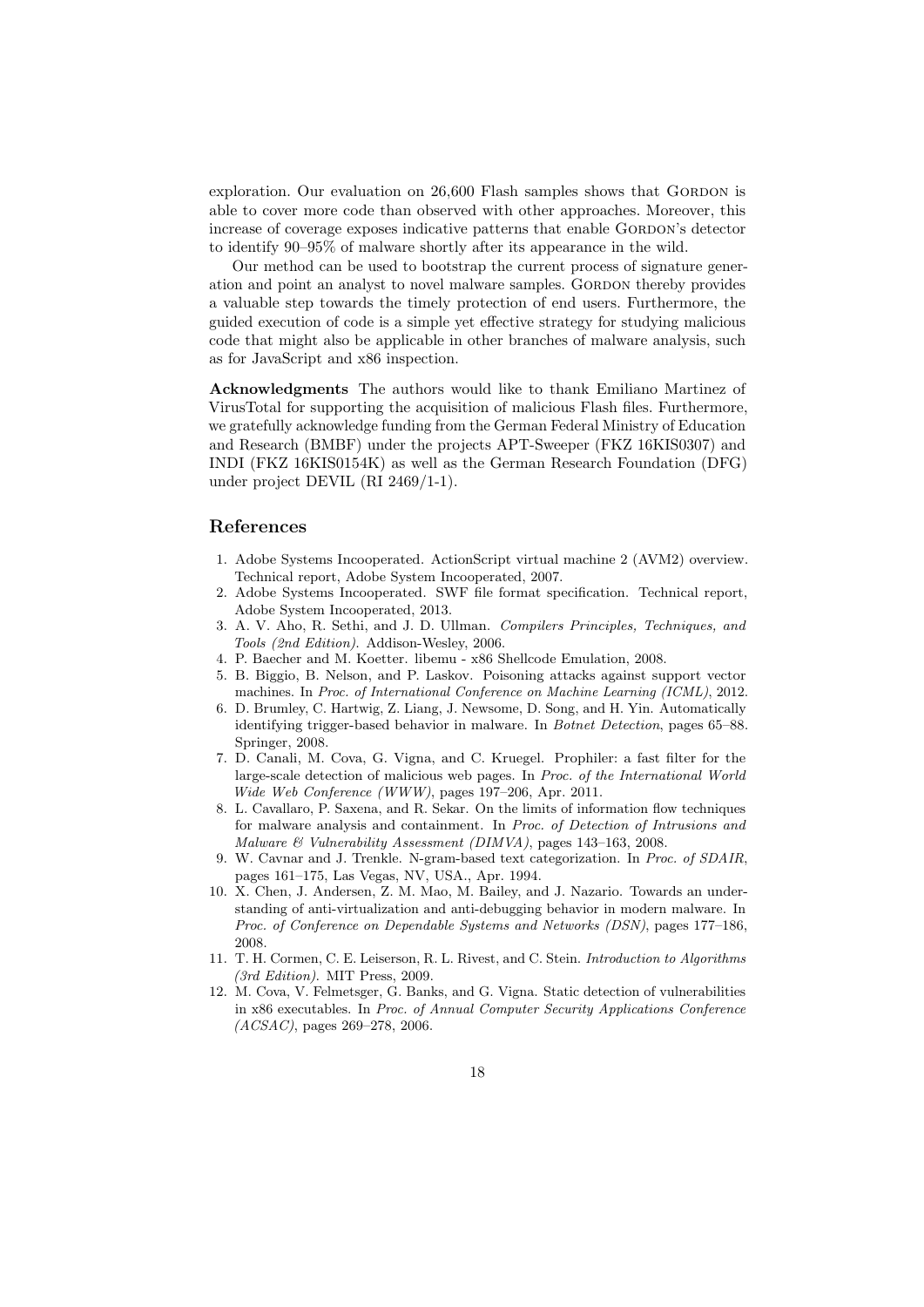- 13. M. Cova, C. Kruegel, and G. Vigna. Detection and analysis of drive-by-download attacks and malicious JavaScript code. In Proc. of the International World Wide Web Conference (WWW), pages 281–290, 2010.
- 14. J. R. Crandall, G. Wassermann, D. A. S. Oliveira, Z. Su, S. F. Wu, and F. T. Chong. Temporal search: Detecting hidden malware timebombs with virtual machines. In Proc. of International Conference on Architectural Support for Programming Languages and Operating Systems, pages 25–36, 2006.
- 15. G. Cretu, A. Stavrou, M. Locasto, S. Stolfo, and A. Keromytis. Casting out demons: Sanitizing training data for anomaly sensors. In Proc. of IEEE Symposium on Security and Privacy, pages 81–95, 2008.
- 16. C. Curtsinger, B. Livshits, B. Zorn, and C. Seifert. Zozzle: Fast and precise inbrowser JavaScript malware detection. In Proc. of USENIX Security Symposium, pages 33–48, 2011.
- 17. P. Fogla and W. Lee. Evading network anomaly detection systems: formal reasoning and practical techniques. In Proc. of ACM Conference on Computer and Communications Security (CCS), pages 59–68, 2006.
- 18. P. Fogla, M. Sharif, R. Perdisci, O. Kolesnikov, and W. Lee. Polymorphic blending attacks. In Proc. of USENIX Security Symposium, pages 241–256, 2006.
- 19. S. Ford, M. Cova, C. Kruegel, and G. Vigna. Analyzing and detecting malicious flash advertisements. In Proc. of Annual Computer Security Applications Conference (ACSAC), pages 363–372, 2009.
- 20. gnash. GNU Gnash. https://www.gnu.org/software/gnash, visited April 2016.
- 21. T. Hirvonen. Dynamic Flash instrumentation for fun and profit. In Proc. of Black Hat USA, 2014.
- 22. httparchive. http://www.httparchive.org, visited April 2016.
- 23. L. Huang, A. D. Joseph, B. Nelson, B. I. P. Rubinstein, and J. D. Tygar. Adversarial machine learning. In Proc. of ACM Workshop on Artificial Intelligence and Security (AISEC), pages 43–58, 2011.
- 24. J. Jang, A. Agrawal, , and D. Brumley. ReDeBug: finding unpatched code clones in entire os distributions. In Proc. of IEEE Symposium on Security and Privacy, pages 48–62, 2012.
- 25. M. Johns and S. Lekies. Biting the hand that serves you: A closer look at client-side flash proxies for cross-domain requests. In Proc. of Detection of Intrusions and Malware & Vulnerability Assessment (DIMVA), pages 85-103, 2011.
- 26. A. Kapravelos, Y. Shoshitaishvili, M. Cova, C. Kruegel, and G. Vigna. Revolver: An automated approach to the detection of evasive web-based malware. In Proc. of USENIX Security Symposium, pages 637–651, Aug. 2013.
- 27. C. Kolbitsch, B. Livshits, B. Zorn, and C. Seifert. Rozzle: De-cloaking internet malware. In Proc. of IEEE Symposium on Security and Privacy, pages 443–457, 2012.
- 28. P. Laskov and N. Šrndić. Static detection of malicious JavaScript-bearing PDF documents. In Proc. of Annual Computer Security Applications Conference (ACSAC), pages 373–382, 2011.
- 29. M. T. Louw, K. Thotta, and V. N. Venkatakrishnan. AdJail: Practical enforcement of confidentiality and integrity policies on web advertisments. In Proc. of USENIX Security Symposium, pages 371–388, 2010.
- 30. A. Moser, C. Kruegel, and E. Kirda. Exploring multiple execution paths for malware analysis. In Proc. of IEEE Symposium on Security and Privacy, pages 231–245, 2007.